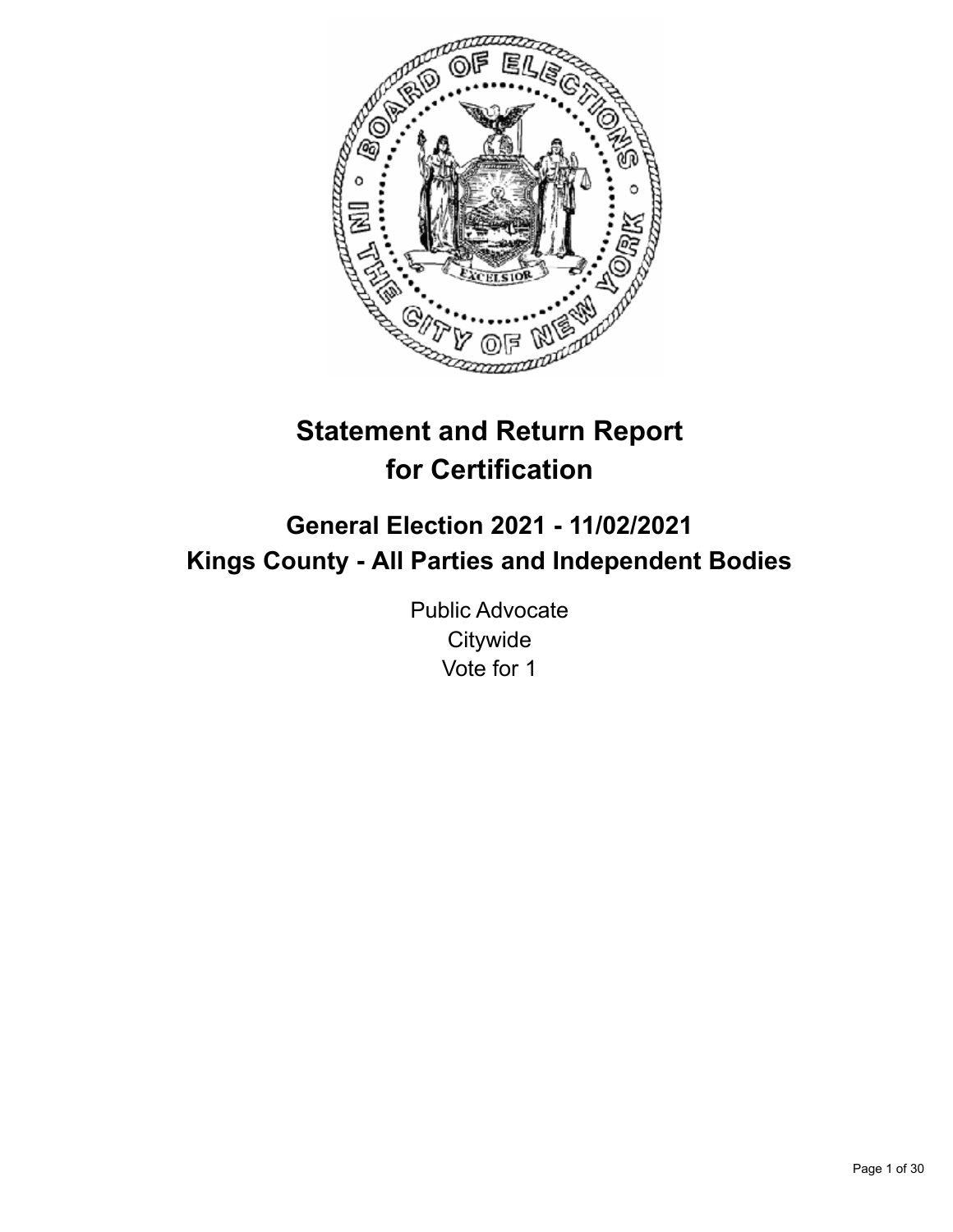

| <b>PUBLIC COUNTER</b>                                    | 17,610       |
|----------------------------------------------------------|--------------|
| MANUALLY COUNTED EMERGENCY                               | 1            |
| <b>ABSENTEE / MILITARY</b>                               | 1,105        |
| AFFIDAVIT                                                | 75           |
| <b>Total Ballots</b>                                     | 18,791       |
| Less - Inapplicable Federal/Special Presidential Ballots | 0            |
| <b>Total Applicable Ballots</b>                          | 18,791       |
| JUMAANE D. WILLIAMS (DEMOCRATIC)                         | 8,857        |
| DR. DEVI ELIZABETH NAMPIAPARAMPIL (REPUBLICAN)           | 6,591        |
| ANTHONY L. HERBERT (CONSERVATIVE)                        | 1,465        |
| DEVIN W. BALKIND (LIBERTARIAN)                           | 258          |
| DR. DEVI ELIZABETH NAMPIAPARAMPIL (SAVE OUR CITY)        | 47           |
| ANTHONY L. HERBERT (INDEPENDENT)                         | 215          |
| ANDREW KLEIN (WRITE-IN)                                  | 1            |
| AVRAHAM HAMEL (WRITE-IN)                                 | 1            |
| BARRY GRUMET (WRITE-IN)                                  | 1            |
| BENJAMIN W. SCHAEFFEN (WRITE-IN)                         | 1            |
| BENSIIN BORUKHOR (WRITE-IN)                              | 1            |
| BILL DE BLASIO (WRITE-IN)                                | 1            |
| COREY ROBIN (WRITE-IN)                                   | 1            |
| CURTIS SLIWA (WRITE-IN)                                  | 1            |
| DEBORAH SHAMEL (WRITE-IN)                                | 1            |
| DONALD TRUMP (WRITE-IN)                                  | 1            |
| DOREEN GARSON (WRITE-IN)                                 | 1            |
| ISAAL SCHOENFELD (WRITE-IN)                              | 1            |
| JASON STERN (WRITE-IN)                                   | 1            |
| KAREN CHAN (WRITE-IN)                                    | 1            |
| MARCIA MASRI (WRITE-IN)                                  | 1            |
| MARTY KAHAN (WRITE-IN)                                   | 1            |
| NOSOM KATZ (WRITE-IN)                                    | 1            |
| SAM AMBUSH (WRITE-IN)                                    | 2            |
| SCOTT STRINGER (WRITE-IN)                                | $\mathbf{1}$ |
| THEO BRUCE CHINO TAVAREZ (WRITE-IN)                      | 1            |
| TZVI MAX (WRITE-IN)                                      | 1            |
| UNATTRIBUTABLE WRITE-IN (WRITE-IN)                       | 10           |
| USHA SINGH (WRITE-IN)                                    | 1            |
| <b>Total Votes</b>                                       | 17,466       |
| Unrecorded                                               | 1,325        |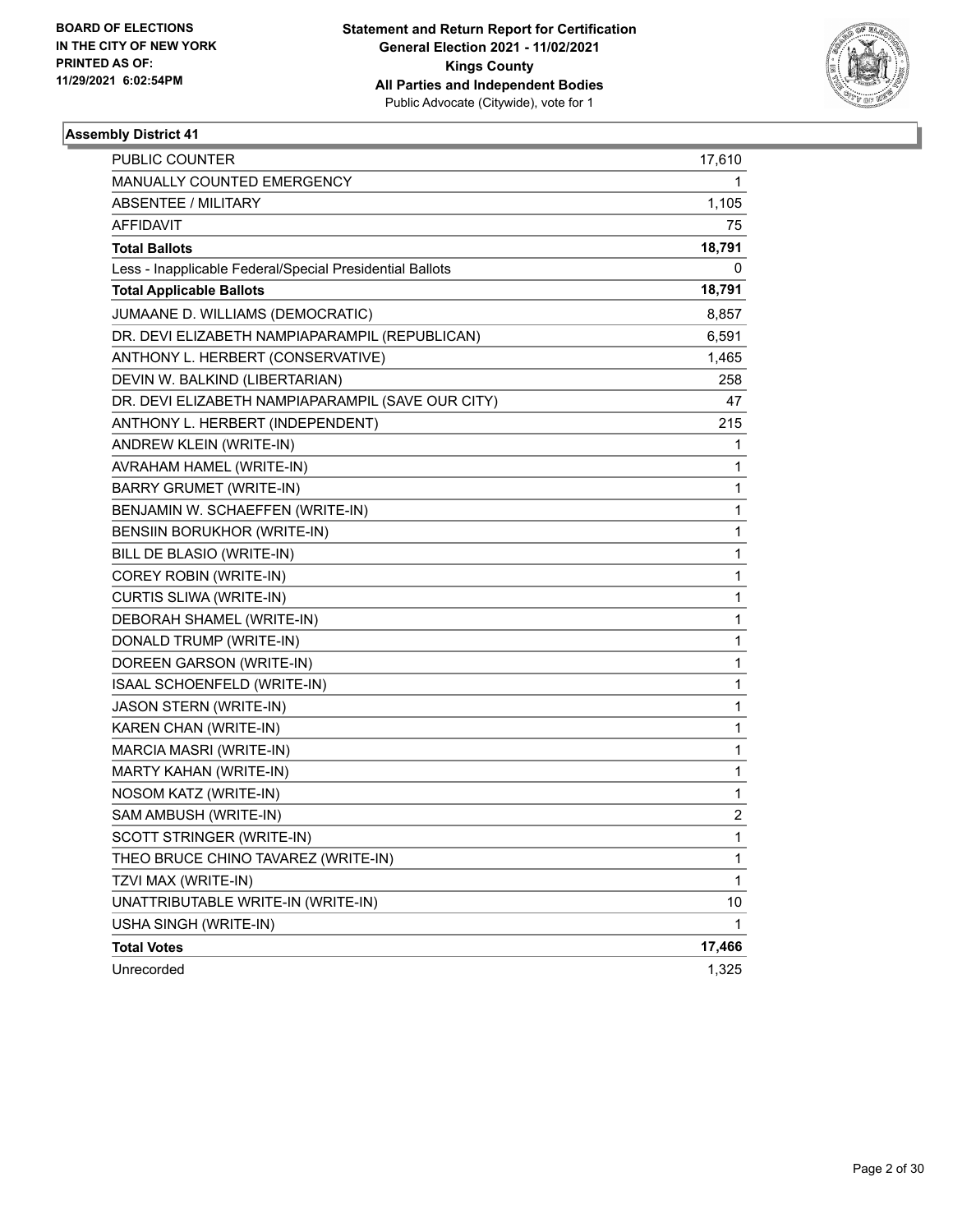

| PUBLIC COUNTER                                           | 15,941       |
|----------------------------------------------------------|--------------|
| <b>MANUALLY COUNTED EMERGENCY</b>                        | 0            |
| <b>ABSENTEE / MILITARY</b>                               | 953          |
| <b>AFFIDAVIT</b>                                         | 88           |
| <b>Total Ballots</b>                                     | 16,982       |
| Less - Inapplicable Federal/Special Presidential Ballots | 0            |
| <b>Total Applicable Ballots</b>                          | 16,982       |
| JUMAANE D. WILLIAMS (DEMOCRATIC)                         | 13,816       |
| DR. DEVI ELIZABETH NAMPIAPARAMPIL (REPUBLICAN)           | 1,434        |
| ANTHONY L. HERBERT (CONSERVATIVE)                        | 568          |
| DEVIN W. BALKIND (LIBERTARIAN)                           | 80           |
| DR. DEVI ELIZABETH NAMPIAPARAMPIL (SAVE OUR CITY)        | 28           |
| ANTHONY L. HERBERT (INDEPENDENT)                         | 127          |
| BERNIE SANDERS (WRITE-IN)                                | 1            |
| BRIAN CUNNINGHAM (WRITE-IN)                              | 1            |
| DAVID G GREENFIELD (WRITE-IN)                            | 1            |
| DONALD TRUMP JR (WRITE-IN)                               | 1            |
| FARAH LOUIS (WRITE-IN)                                   | 1            |
| KADIATON DIALLO (WRITE-IN)                               | 1            |
| KATHRYN GARCIA (WRITE-IN)                                | 1            |
| LINDSEY BUCKINGHAM (WRITE-IN)                            | 1            |
| MARIYAL MARKH (WRITE-IN)                                 | 1            |
| MICHELLE RHEE (WRITE-IN)                                 | 1            |
| MUMIA ABU JAMAL (WRITE-IN)                               | 1            |
| NATHAN ALBERT (WRITE-IN)                                 | 1            |
| PATRICIA DORISMOND (WRITE-IN)                            | $\mathbf{1}$ |
| SHMEEL AMSEL (WRITE-IN)                                  | 1            |
| STEFEN GRYBAUSKES (WRITE-IN)                             | 1            |
| SUZAN KAUFMAN (WRITE-IN)                                 | 1            |
| UNATTRIBUTABLE WRITE-IN (WRITE-IN)                       | 14           |
| UNCOUNTED WRITE-IN PER STATUTE (WRITE-IN)                | 1            |
| YITSCHOK RENMAN (WRITE-IN)                               | 1            |
| <b>Total Votes</b>                                       | 16,085       |
| Unrecorded                                               | 897          |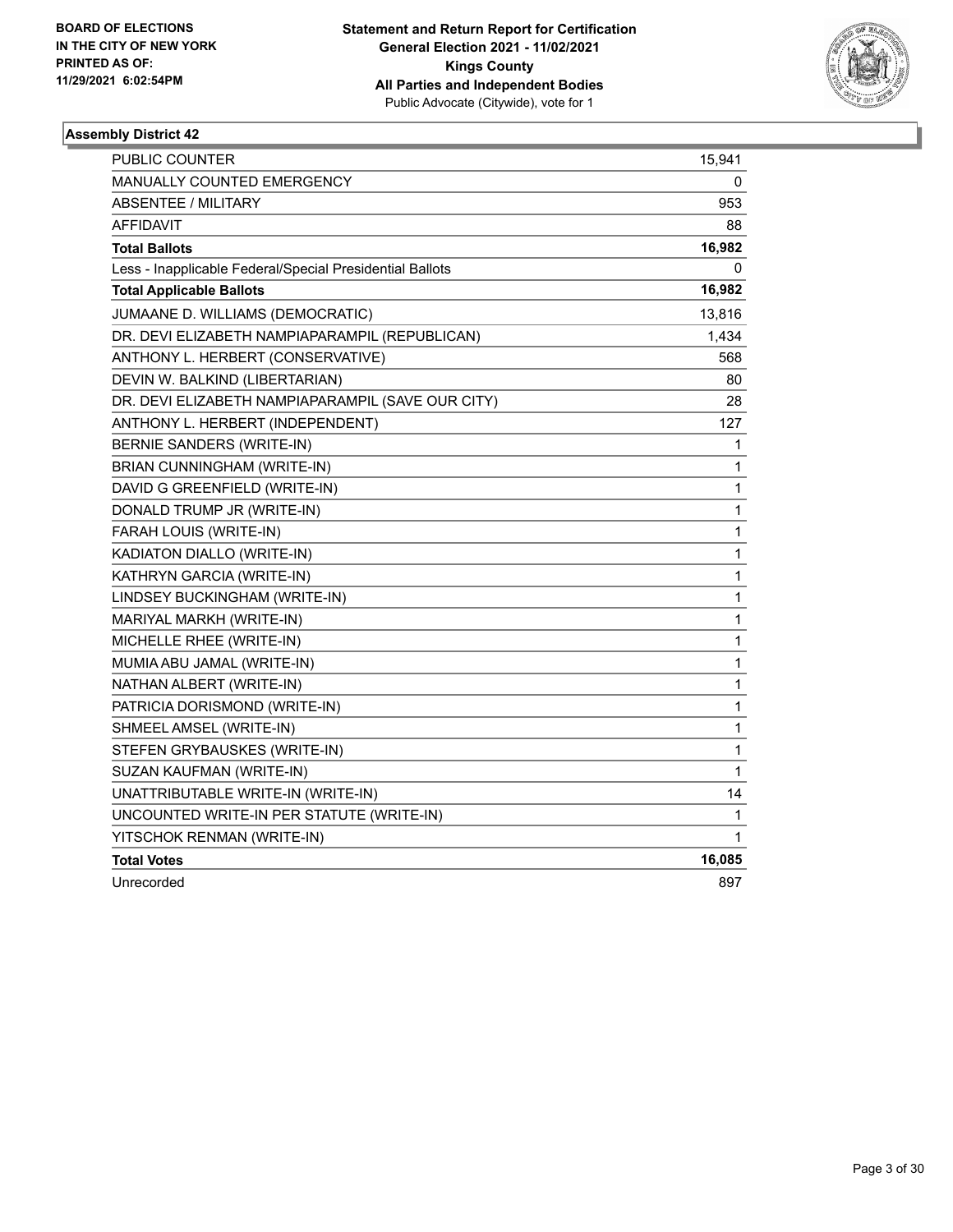

| <b>PUBLIC COUNTER</b>                                    | 18,497         |
|----------------------------------------------------------|----------------|
| <b>MANUALLY COUNTED EMERGENCY</b>                        | 0              |
| <b>ABSENTEE / MILITARY</b>                               | 1,043          |
| AFFIDAVIT                                                | 130            |
| <b>Total Ballots</b>                                     | 19,670         |
| Less - Inapplicable Federal/Special Presidential Ballots | 0              |
| <b>Total Applicable Ballots</b>                          | 19,670         |
| JUMAANE D. WILLIAMS (DEMOCRATIC)                         | 16,753         |
| DR. DEVI ELIZABETH NAMPIAPARAMPIL (REPUBLICAN)           | 1,161          |
| ANTHONY L. HERBERT (CONSERVATIVE)                        | 553            |
| DEVIN W. BALKIND (LIBERTARIAN)                           | 85             |
| DR. DEVI ELIZABETH NAMPIAPARAMPIL (SAVE OUR CITY)        | 40             |
| ANTHONY L. HERBERT (INDEPENDENT)                         | 125            |
| ALICIA BOYD (WRITE-IN)                                   | 1              |
| ALTON MADDOX (WRITE-IN)                                  | 1              |
| AUROHAM E. LIPKIND (WRITE-IN)                            | 1              |
| AVROHAM E LIPKIND (WRITE-IN)                             | 1              |
| CHI ANUNWA (WRITE-IN)                                    | 1              |
| DANIELLE CASTALDIA MICCA (WRITE-IN)                      | 2              |
| ELENA BEELEY NICOLAS (WRITE-IN)                          | 1              |
| GEOFFERY A DAVIS (WRITE-IN)                              | 1              |
| HEATHER GERSHEN (WRITE-IN)                               | 1              |
| JUSTIN SEIBEL (WRITE-IN)                                 | 1              |
| <b>JUSTIN SIEBEL (WRITE-IN)</b>                          | 1              |
| KATHRYN GARCIA (WRITE-IN)                                | 1              |
| MASHY GOLDBERG (WRITE-IN)                                | 1              |
| NATHAN ALBERT (WRITE-IN)                                 | $\overline{2}$ |
| UNATTRIBUTABLE WRITE-IN (WRITE-IN)                       | 6              |
| YITZCHOK KIRSH (WRITE-IN)                                | 1              |
| YITZCHUK KIRSH (WRITE-IN)                                | 1              |
| <b>Total Votes</b>                                       | 18,741         |
| Unrecorded                                               | 929            |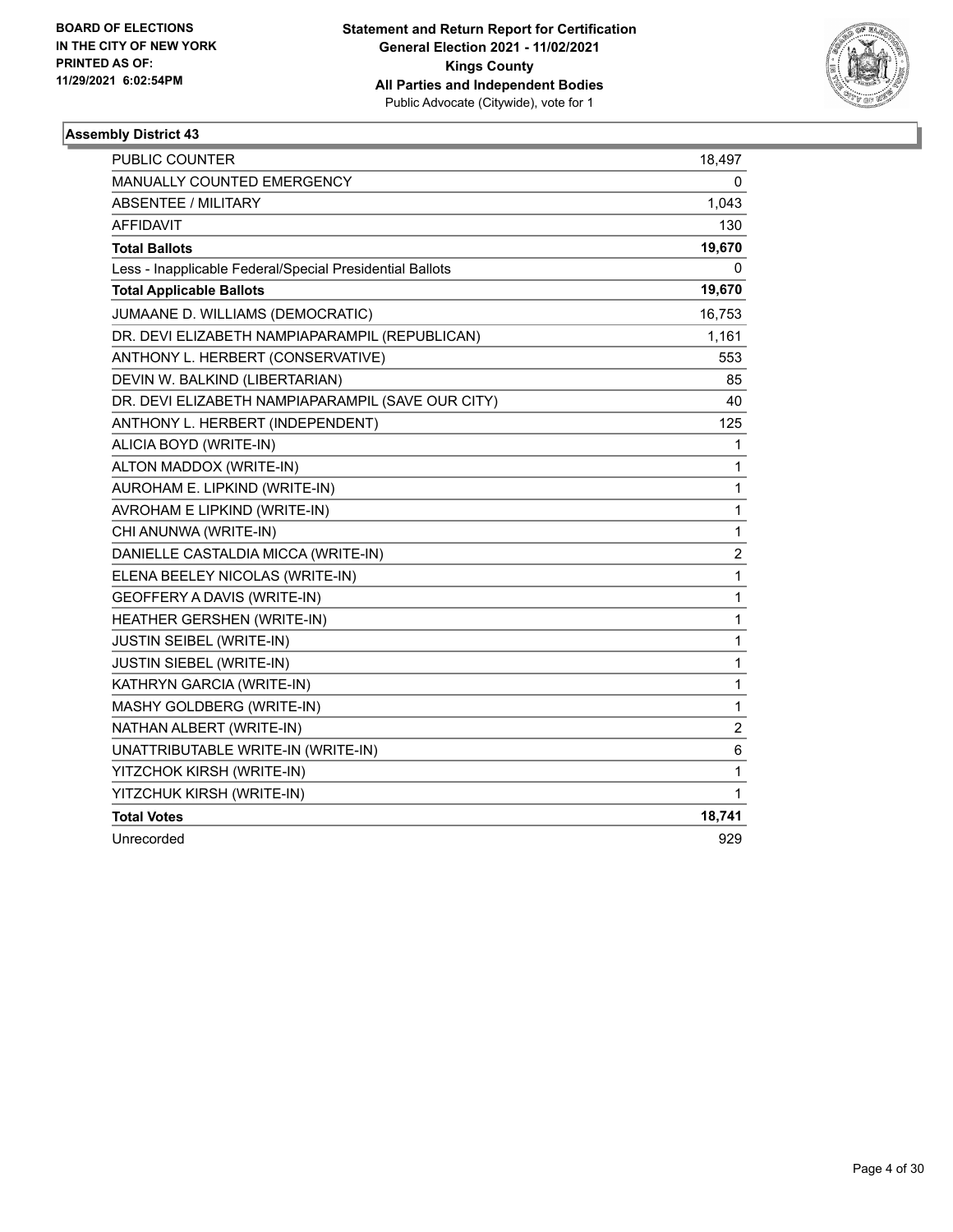

| PUBLIC COUNTER                                           | 21,427         |
|----------------------------------------------------------|----------------|
| MANUALLY COUNTED EMERGENCY                               | 1.             |
| <b>ABSENTEE / MILITARY</b>                               | 1,126          |
| AFFIDAVIT                                                | 202            |
| <b>Total Ballots</b>                                     | 22,756         |
| Less - Inapplicable Federal/Special Presidential Ballots | 0              |
| <b>Total Applicable Ballots</b>                          | 22,756         |
| JUMAANE D. WILLIAMS (DEMOCRATIC)                         | 16,810         |
| DR. DEVI ELIZABETH NAMPIAPARAMPIL (REPUBLICAN)           | 3,239          |
| ANTHONY L. HERBERT (CONSERVATIVE)                        | 1,021          |
| DEVIN W. BALKIND (LIBERTARIAN)                           | 274            |
| DR. DEVI ELIZABETH NAMPIAPARAMPIL (SAVE OUR CITY)        | 53             |
| ANTHONY L. HERBERT (INDEPENDENT)                         | 227            |
| ADRIAN BENPE (WRITE-IN)                                  | 1              |
| AMY PANAV (WRITE-IN)                                     | 1              |
| <b>BRIAN LEHRER (WRITE-IN)</b>                           | 1              |
| <b>BRUCE DICKSTEIN (WRITE-IN)</b>                        | 2              |
| BRYAN PERRI (WRITE-IN)                                   | 1              |
| CHARLES FRODELLA (WRITE-IN)                              | 1              |
| COREY JOHNSON (WRITE-IN)                                 | 1              |
| CURTIS SLINWA (WRITE-IN)                                 | 1              |
| DAVID GREENFIELD (WRITE-IN)                              | 1              |
| DONALD CRANSTON (WRITE-IN)                               | 1              |
| DONALD J TRUMP (WRITE-IN)                                | 1              |
| DONALD TRUMP (WRITE-IN)                                  | 1              |
| DONLAD TRUMP (WRITE-IN)                                  | 1              |
| ESTHER JARASKWICZ (WRITE-IN)                             | 1              |
| GAYLE BREWER (WRITE-IN)                                  | 1              |
| GITEL HEMLICK (WRITE-IN)                                 | 1              |
| HUDIE REISS (WRITE-IN)                                   | 1              |
| <b>JOSH MEHLMAN (WRITE-IN)</b>                           | 1              |
| JULIE DAVIS (WRITE-IN)                                   | $\overline{c}$ |
| LILA ZIEGLER (WRITE-IN)                                  | 1              |
| LOUIS CRESPO (WRITE-IN)                                  | 1              |
| MARK MANNIX (WRITE-IN)                                   | 1              |
| MATHEW CAMPBELL (WRITE-IN)                               | 1              |
| MICHAEL BLOOMBURG (WRITE-IN)                             | 1              |
| MIFRA FRIEDMAN (WRITE-IN)                                | 1              |
| NICOLE MURRAY (WRITE-IN)                                 | 1              |
| OPRAH WINFREY (WRITE-IN)                                 | 1              |
| RAY MCGUIRE (WRITE-IN)                                   | 1              |
| RESATUL ISLAM (WRITE-IN)                                 | 1              |
| RICHIE TORRES (WRITE-IN)                                 | 1              |
| RON DESANTOS (WRITE-IN)                                  | 1              |
| SARAH PARKER GREEN (WRITE-IN)                            | 1              |
| SIMCHA SCHRON (WRITE-IN)                                 | 1              |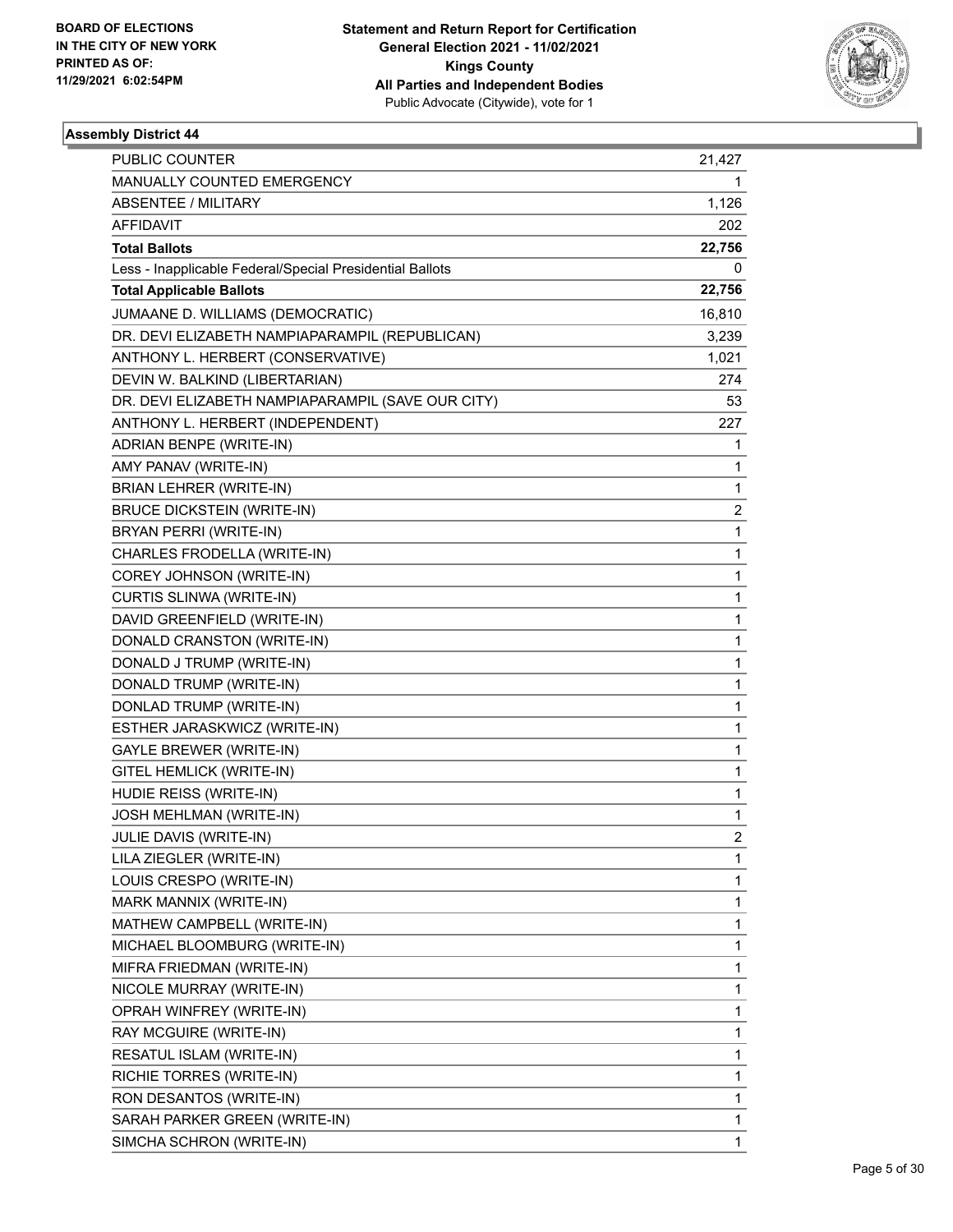

| SOHRAB AHMARI (WRITE-IN)           |        |
|------------------------------------|--------|
| STEPHINE L RINGWOOD (WRITE-IN)     |        |
| TERSH GREENFELD (WRITE-IN)         |        |
| UNATTRIBUTABLE WRITE-IN (WRITE-IN) | 16     |
| WADEDAN SHEEHEED (WRITE-IN)        |        |
| WAYNE MURATORE (WRITE-IN)          |        |
| WILLIE COTRON (WRITE-IN)           |        |
| WILLIE COTTON (WRITE-IN)           |        |
| YUSSI GUSTETNER (WRITE-IN)         |        |
| ZEPHYR TEACHOUT (WRITE-IN)         |        |
| <b>Total Votes</b>                 | 21,684 |
| Unrecorded                         | 1.072  |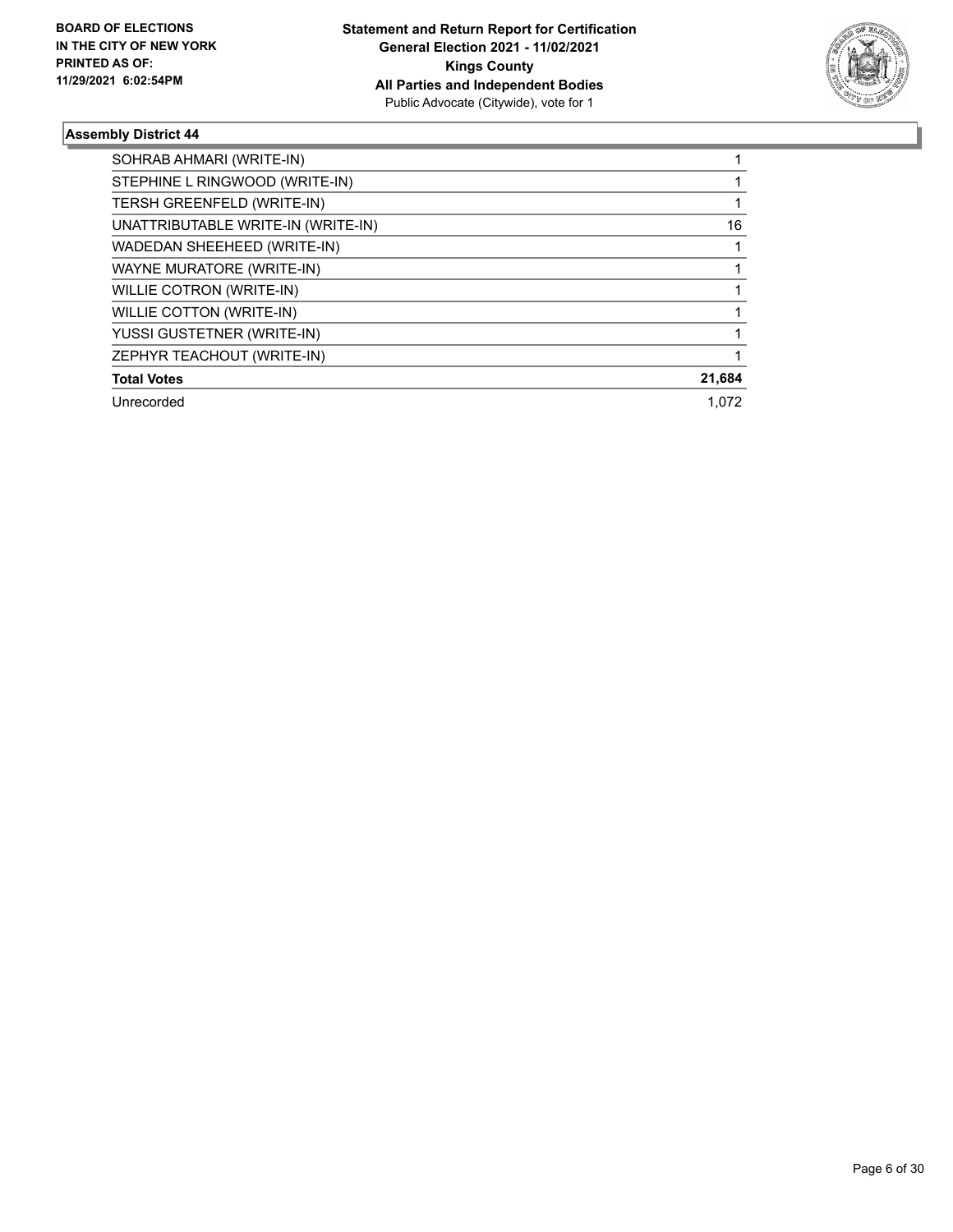

| PUBLIC COUNTER                                           | 12,692       |
|----------------------------------------------------------|--------------|
| MANUALLY COUNTED EMERGENCY                               | 0            |
| <b>ABSENTEE / MILITARY</b>                               | 787          |
| AFFIDAVIT                                                | 79           |
| <b>Total Ballots</b>                                     | 13,558       |
| Less - Inapplicable Federal/Special Presidential Ballots | 0            |
| <b>Total Applicable Ballots</b>                          | 13,558       |
| JUMAANE D. WILLIAMS (DEMOCRATIC)                         | 3,517        |
| DR. DEVI ELIZABETH NAMPIAPARAMPIL (REPUBLICAN)           | 7,036        |
| ANTHONY L. HERBERT (CONSERVATIVE)                        | 1,063        |
| DEVIN W. BALKIND (LIBERTARIAN)                           | 290          |
| DR. DEVI ELIZABETH NAMPIAPARAMPIL (SAVE OUR CITY)        | 62           |
| ANTHONY L. HERBERT (INDEPENDENT)                         | 134          |
| ARTHUR KLEYNERMAN (WRITE-IN)                             | 1            |
| AVIGDOR KITEVITS (WRITE-IN)                              | 1            |
| DONALD TRUMP (WRITE-IN)                                  | 1            |
| ERCAN NURI AYBASTI (WRITE-IN)                            | 1            |
| FRED GUINDI (WRITE-IN)                                   | 1            |
| GABRIELLA KAMINSKY (WRITE-IN)                            | 1            |
| <b>GOLDIE ALLEN (WRITE-IN)</b>                           | 1            |
| HON GEORGE SILVER (WRITE-IN)                             | 1            |
| HOWIE HAWKINS (WRITE-IN)                                 | 1            |
| JOHN DOW (WRITE-IN)                                      | 1            |
| KALMAN YEGER (WRITE-IN)                                  | 1            |
| KATHY HOCHAL (WRITE-IN)                                  | 1            |
| LENNY MARKH (WRITE-IN)                                   | 1            |
| MARIYA MARKH (WRITE-IN)                                  | 3            |
| MARK TREYGER (WRITE-IN)                                  | 1            |
| MARTY KAHAN (WRITE-IN)                                   | 1            |
| MARVIN H. MALATER (WRITE-IN)                             | 1            |
| MESHULEM GINSBURG (WRITE-IN)                             | 1            |
| NATRAJ BHUSHAN (WRITE-IN)                                | 1            |
| ROB ZWICK (WRITE-IN)                                     | 1            |
| SAM ROTHMAN (WRITE-IN)                                   | 1            |
| SEMIH OZALP (WRITE-IN)                                   | $\mathbf{1}$ |
| UNATTRIBUTABLE WRITE-IN (WRITE-IN)                       | 14           |
| YOSSI GLIBERMAN (WRITE-IN)                               | 1            |
| YOSSI GLIEBERMAN (WRITE-IN)                              | 1            |
| <b>Total Votes</b>                                       | 12,142       |
| Unrecorded                                               | 1,416        |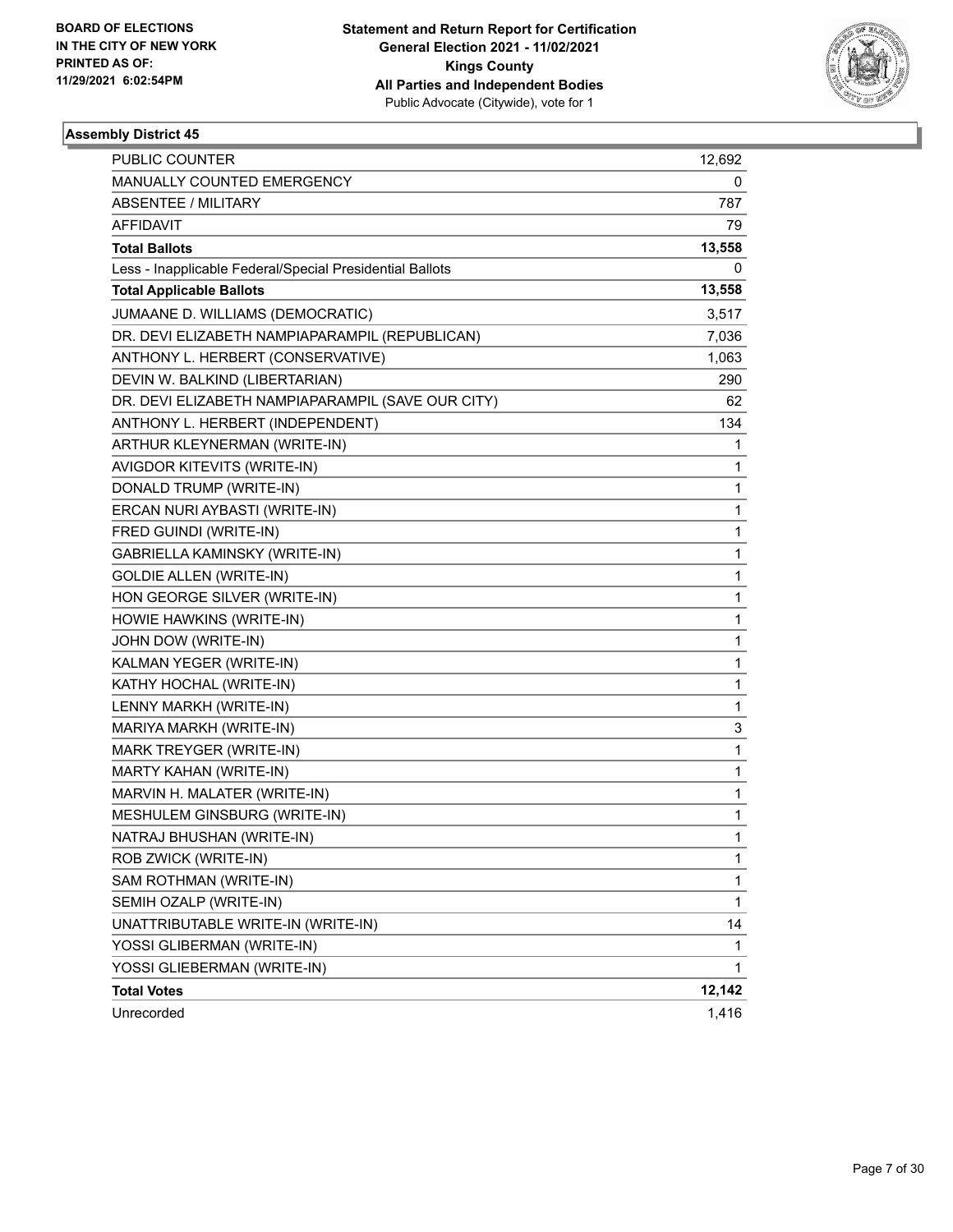

| PUBLIC COUNTER                                           | 19,198       |
|----------------------------------------------------------|--------------|
| <b>MANUALLY COUNTED EMERGENCY</b>                        | 0            |
| <b>ABSENTEE / MILITARY</b>                               | 1,186        |
| <b>AFFIDAVIT</b>                                         | 132          |
| <b>Total Ballots</b>                                     | 20,516       |
| Less - Inapplicable Federal/Special Presidential Ballots | 0            |
| <b>Total Applicable Ballots</b>                          | 20,516       |
| JUMAANE D. WILLIAMS (DEMOCRATIC)                         | 7,766        |
| DR. DEVI ELIZABETH NAMPIAPARAMPIL (REPUBLICAN)           | 8,688        |
| ANTHONY L. HERBERT (CONSERVATIVE)                        | 1,610        |
| DEVIN W. BALKIND (LIBERTARIAN)                           | 329          |
| DR. DEVI ELIZABETH NAMPIAPARAMPIL (SAVE OUR CITY)        | 71           |
| ANTHONY L. HERBERT (INDEPENDENT)                         | 271          |
| CARMEN HERNANDEZ (WRITE-IN)                              | 1            |
| DAVID DRAKE (WRITE-IN)                                   | 1            |
| DONALD TRUMP (WRITE-IN)                                  | 1            |
| IVANKA TRUMP (WRITE-IN)                                  | 1            |
| JOHN LOANNIOIS (WRITE-IN)                                | 1            |
| JOSEPH JAMES LASASSA (WRITE-IN)                          | 1            |
| KING ASA (WRITE-IN)                                      | 1            |
| LUCRETIA POTTER (WRITE-IN)                               | 1            |
| MARIYA MARKH (WRITE-IN)                                  | 1            |
| MARK TREYGER (WRITE-IN)                                  | 1            |
| MARSHALL MATHERS (WRITE-IN)                              | 1            |
| MATTHEW ELLIAS (WRITE-IN)                                | 2            |
| MICHAEL LEZNOWSKY (WRITE-IN)                             | $\mathbf{1}$ |
| NORMA LAWRENCE (WRITE-IN)                                | 1            |
| PAUL CAPOBIANCO (WRITE-IN)                               | 1            |
| RUTH POWERS (WRITE-IN)                                   | 1            |
| THOMAS A ZMUDA (WRITE-IN)                                | 1            |
| THOMAS G HOBAN (WRITE-IN)                                | 1            |
| TISH JAMES (WRITE-IN)                                    | 1            |
| UNATTRIBUTABLE WRITE-IN (WRITE-IN)                       | 6            |
| UNCOUNTED WRITE-IN PER STATUTE (WRITE-IN)                | 1            |
| VINNY PICCOLO (WRITE-IN)                                 | 1            |
| <b>Total Votes</b>                                       | 18,763       |
| Unrecorded                                               | 1,753        |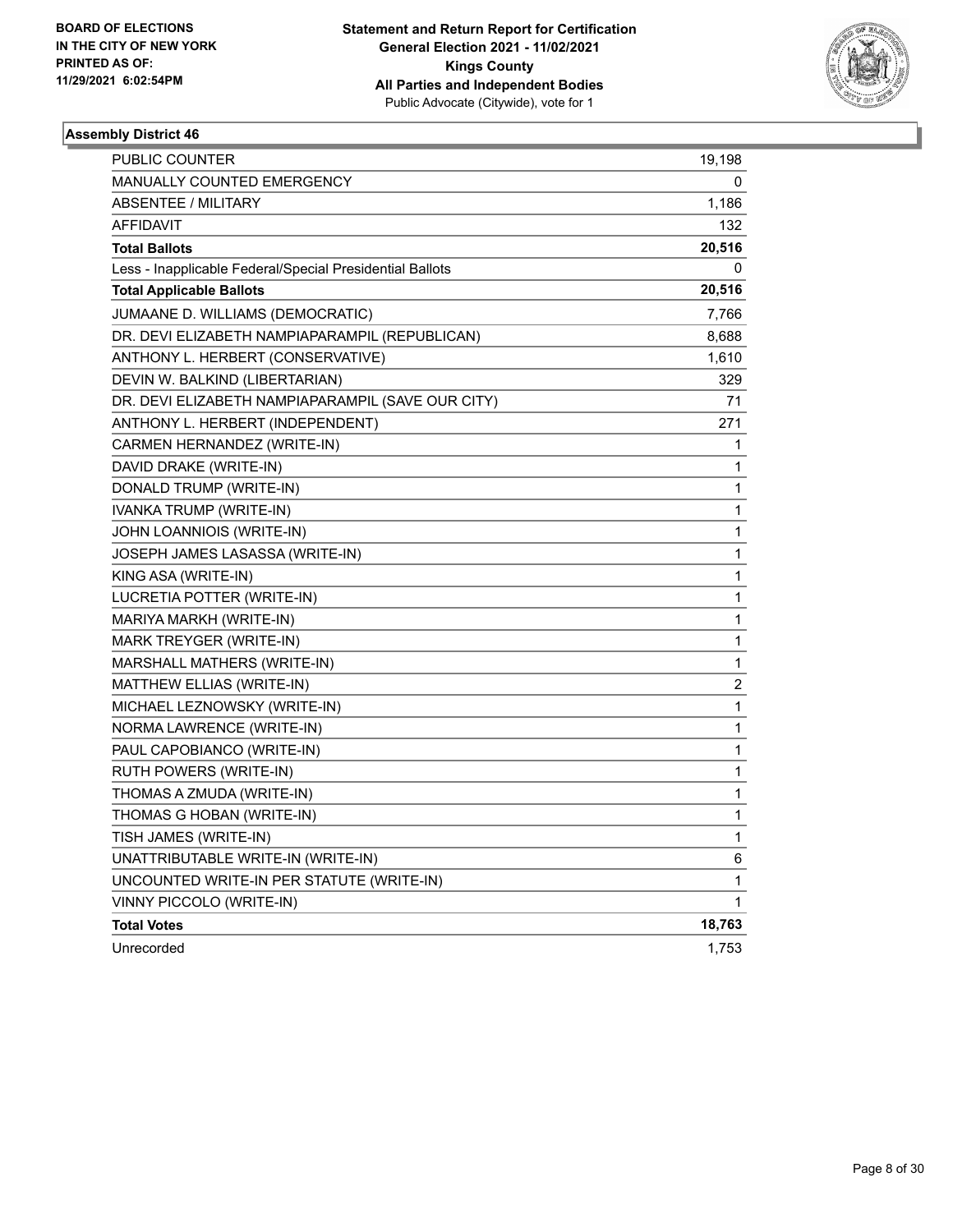

| <b>PUBLIC COUNTER</b>                                    | 10,459 |
|----------------------------------------------------------|--------|
| <b>MANUALLY COUNTED EMERGENCY</b>                        | 0      |
| <b>ABSENTEE / MILITARY</b>                               | 712    |
| <b>AFFIDAVIT</b>                                         | 58     |
| <b>Total Ballots</b>                                     | 11,229 |
| Less - Inapplicable Federal/Special Presidential Ballots | 0      |
| <b>Total Applicable Ballots</b>                          | 11,229 |
| JUMAANE D. WILLIAMS (DEMOCRATIC)                         | 3,815  |
| DR. DEVI ELIZABETH NAMPIAPARAMPIL (REPUBLICAN)           | 5,095  |
| ANTHONY L. HERBERT (CONSERVATIVE)                        | 916    |
| DEVIN W. BALKIND (LIBERTARIAN)                           | 243    |
| DR. DEVI ELIZABETH NAMPIAPARAMPIL (SAVE OUR CITY)        | 45     |
| ANTHONY L. HERBERT (INDEPENDENT)                         | 135    |
| CHRISTINE QUINONES (WRITE-IN)                            | 1      |
| DIANE LAPP (WRITE-IN)                                    | 1      |
| JOE BRANDON (WRITE-IN)                                   | 1      |
| MIKE BLOOMBURG (WRITE-IN)                                | 1      |
| RON DESANTIS (WRITE-IN)                                  | 1      |
| UNATTRIBUTABLE WRITE-IN (WRITE-IN)                       | 4      |
| VULLNET VELIU (WRITE-IN)                                 | 1      |
| YEGOR FEDCHENKO (WRITE-IN)                               | 1      |
| <b>Total Votes</b>                                       | 10,260 |
| Unrecorded                                               | 969    |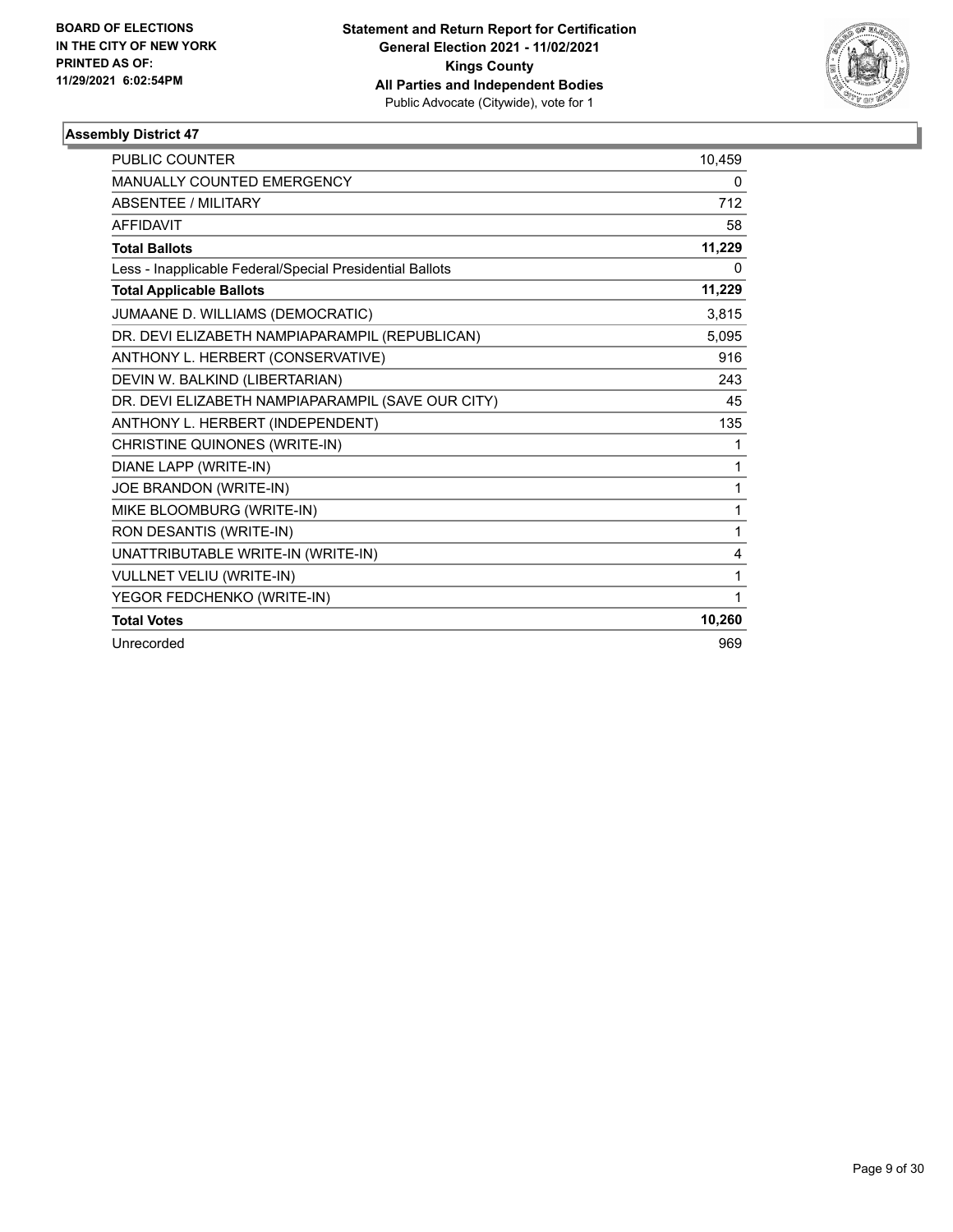

| PUBLIC COUNTER                                           | 11,155 |
|----------------------------------------------------------|--------|
| MANUALLY COUNTED EMERGENCY                               | 1      |
| ABSENTEE / MILITARY                                      | 474    |
| AFFIDAVIT                                                | 52     |
| <b>Total Ballots</b>                                     | 11,682 |
| Less - Inapplicable Federal/Special Presidential Ballots | 0      |
| <b>Total Applicable Ballots</b>                          | 11,682 |
| JUMAANE D. WILLIAMS (DEMOCRATIC)                         | 2,634  |
| DR. DEVI ELIZABETH NAMPIAPARAMPIL (REPUBLICAN)           | 5,241  |
| ANTHONY L. HERBERT (CONSERVATIVE)                        | 1,426  |
| DEVIN W. BALKIND (LIBERTARIAN)                           | 179    |
| DR. DEVI ELIZABETH NAMPIAPARAMPIL (SAVE OUR CITY)        | 36     |
| ANTHONY L. HERBERT (INDEPENDENT)                         | 98     |
| ANTHONY L. LERBEFT (WRITE-IN)                            | 1      |
| ARIGDOR MILLER (WRITE-IN)                                | 1      |
| BEB BARBER (WRITE-IN)                                    | 1      |
| BENTLEY WEINFELD (WRITE-IN)                              | 1      |
| <b>BORUCH FELSENBURG (WRITE-IN)</b>                      | 1      |
| BRITZIAN SPREI (WRITE-IN)                                | 1      |
| BRYAN LOUIE (WRITE-IN)                                   | 1      |
| CHANA ROIZY (WRITE-IN)                                   | 1      |
| DAVID KATZ (WRITE-IN)                                    | 1      |
| DAVID SCHWARTZ (WRITE-IN)                                | 1      |
| DEVORA FEIT (WRITE-IN)                                   | 1      |
| DINA H WALDMAN (WRITE-IN)                                | 1      |
| DONALD J TRUMP (WRITE-IN)                                | 3      |
| DONALD TRUMP (WRITE-IN)                                  | 4      |
| ERIC ADAMS (WRITE-IN)                                    | 1      |
| HENCHY RUTTNER (WRITE-IN)                                | 1      |
| HENNY KLEINMAN (WRITE-IN)                                | 1      |
| HESHY TISCHLER (WRITE-IN)                                | 1      |
| IAN D. GIERHEK (WRITE-IN)                                | 1      |
| IAN D. GIRSHEK (WRITE-IN)                                | 1      |
| INNA VERNIKOV (WRITE-IN)                                 | 3      |
| JOEL REISMAN (WRITE-IN)                                  | 1      |
| JULIUS RANDEL (WRITE-IN)                                 | 1      |
| MAETIR YONA (WRITE-IN)                                   | 1      |
| MARC LEADERFIEND (WRITE-IN)                              | 1      |
| MARIA MARKM (WRITE-IN)                                   | 1      |
| MEIR GROSS (WRITE-IN)                                    | 1      |
| MENACHEM BARNETT (WRITE-IN)                              | 1      |
| MENDEL BEN DER (WRITE-IN)                                | 1      |
| MORDICHAI TEITELBAUM (WRITE-IN)                          | 1      |
| MORRIS B. COHEN (WRITE-IN)                               | 1      |
| MOSES FREIER (WRITE-IN)                                  | 1      |
| MOSHE KLIEN (WRITE-IN)                                   | 1      |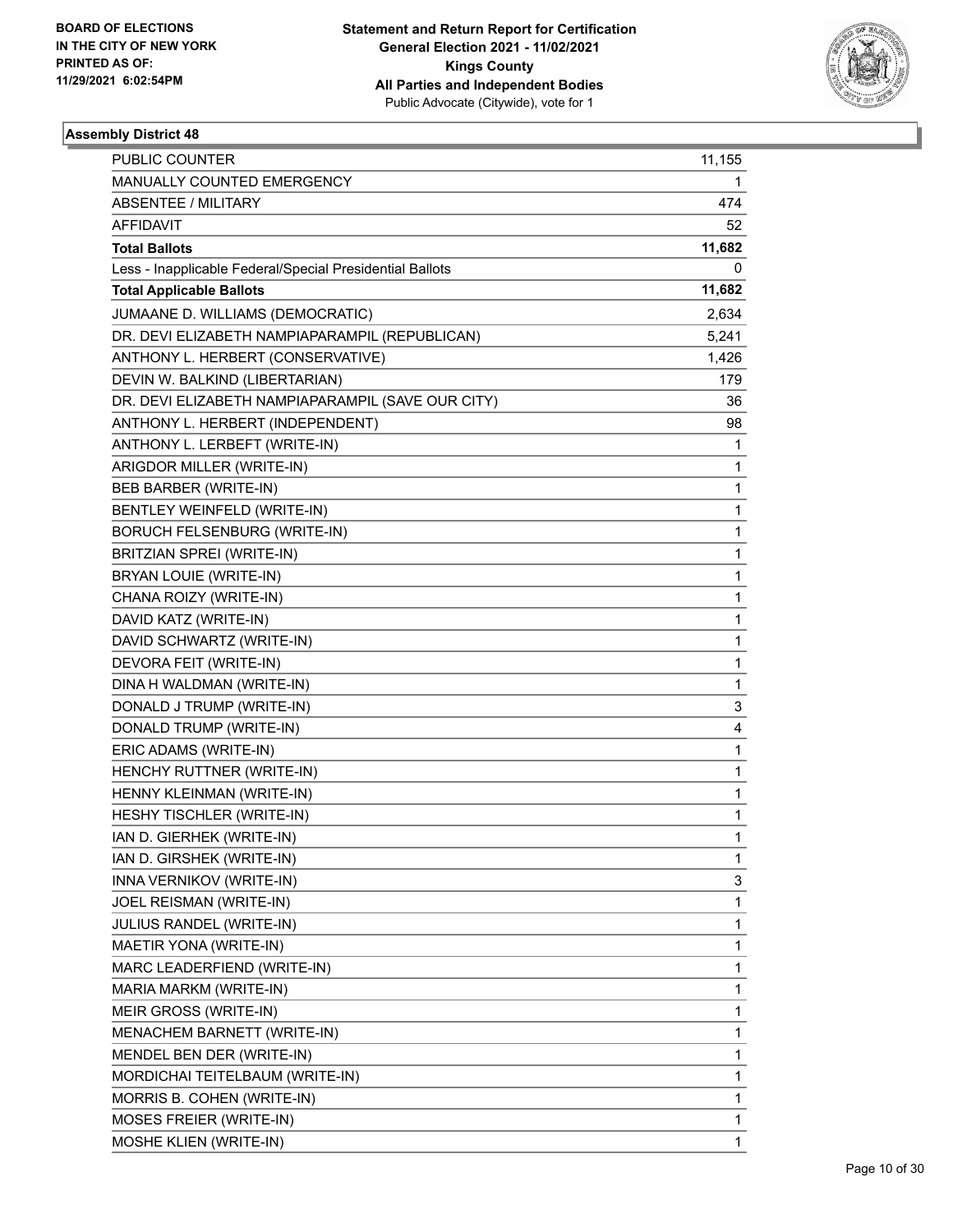

| NEAL ADELSTEIN (WRITE-IN)          | 1     |
|------------------------------------|-------|
| RACHEL GRUEN (WRITE-IN)            | 1     |
| RACHEL LANDSBERG (WRITE-IN)        | 1     |
| RACHEL LEAH ERNSTER (WRITE-IN)     | 1     |
| RITCHIE TORRES (WRITE-IN)          | 1     |
| SARAH SEKULA (WRITE-IN)            | 1     |
| SELMA LEZER (WRITE-IN)             | 1     |
| SETH ROSENBLOOM (WRITE-IN)         | 1     |
| SHARON RUDOLPH (WRITE-IN)          |       |
| SHLOMY FLOOR (WRITE-IN)            | 1     |
| SHULEM WEBER (WRITE-IN)            | 1     |
| SIMCHA FELDER (WRITE-IN)           |       |
| TARDIS JOHNSON (WRITE-IN)          | 1     |
| UNATTRIBUTABLE WRITE-IN (WRITE-IN) | 30    |
| <b>VOLVE HERTZ (WRITE-IN)</b>      |       |
| YEHUDIS HEINFELD (WRITE-IN)        |       |
| YISROEL WEISS (WRITE-IN)           | 1     |
| YOSEF TUEKSKY (WRITE-IN)           |       |
| YOSSI GESBETTER (WRITE-IN)         | 1     |
| <b>Total Votes</b>                 | 9,702 |
| Unrecorded                         | 1,980 |

| <b>PUBLIC COUNTER</b>                                    | 8,565          |
|----------------------------------------------------------|----------------|
| <b>MANUALLY COUNTED EMERGENCY</b>                        | 2              |
| <b>ABSENTEE / MILITARY</b>                               | 592            |
| <b>AFFIDAVIT</b>                                         | 60             |
| <b>Total Ballots</b>                                     | 9,219          |
| Less - Inapplicable Federal/Special Presidential Ballots | 0              |
| <b>Total Applicable Ballots</b>                          | 9,219          |
| JUMAANE D. WILLIAMS (DEMOCRATIC)                         | 3,124          |
| DR. DEVI ELIZABETH NAMPIAPARAMPIL (REPUBLICAN)           | 3,924          |
| ANTHONY L. HERBERT (CONSERVATIVE)                        | 970            |
| DEVIN W. BALKIND (LIBERTARIAN)                           | 148            |
| DR. DEVI ELIZABETH NAMPIAPARAMPIL (SAVE OUR CITY)        | 34             |
| ANTHONY L. HERBERT (INDEPENDENT)                         | 162            |
| CLARICEA WGAI (WRITE-IN)                                 | 1              |
| DOMINICK SARTA (WRITE-IN)                                | 1              |
| FELIX BIEDERMAN (WRITE-IN)                               | 1              |
| FILLIPPO GALLO (WRITE-IN)                                | 1              |
| JEFF SMITH (WRITE-IN)                                    | 1              |
| MADONNA CICCONE (WRITE-IN)                               | 1              |
| NINA HAEUSSLER (WRITE-IN)                                | 1              |
| UNATTRIBUTABLE WRITE-IN (WRITE-IN)                       | $\overline{7}$ |
| VILMA A REINHARDT (WRITE-IN)                             | 1              |
| <b>Total Votes</b>                                       | 8,377          |
| Unrecorded                                               | 842            |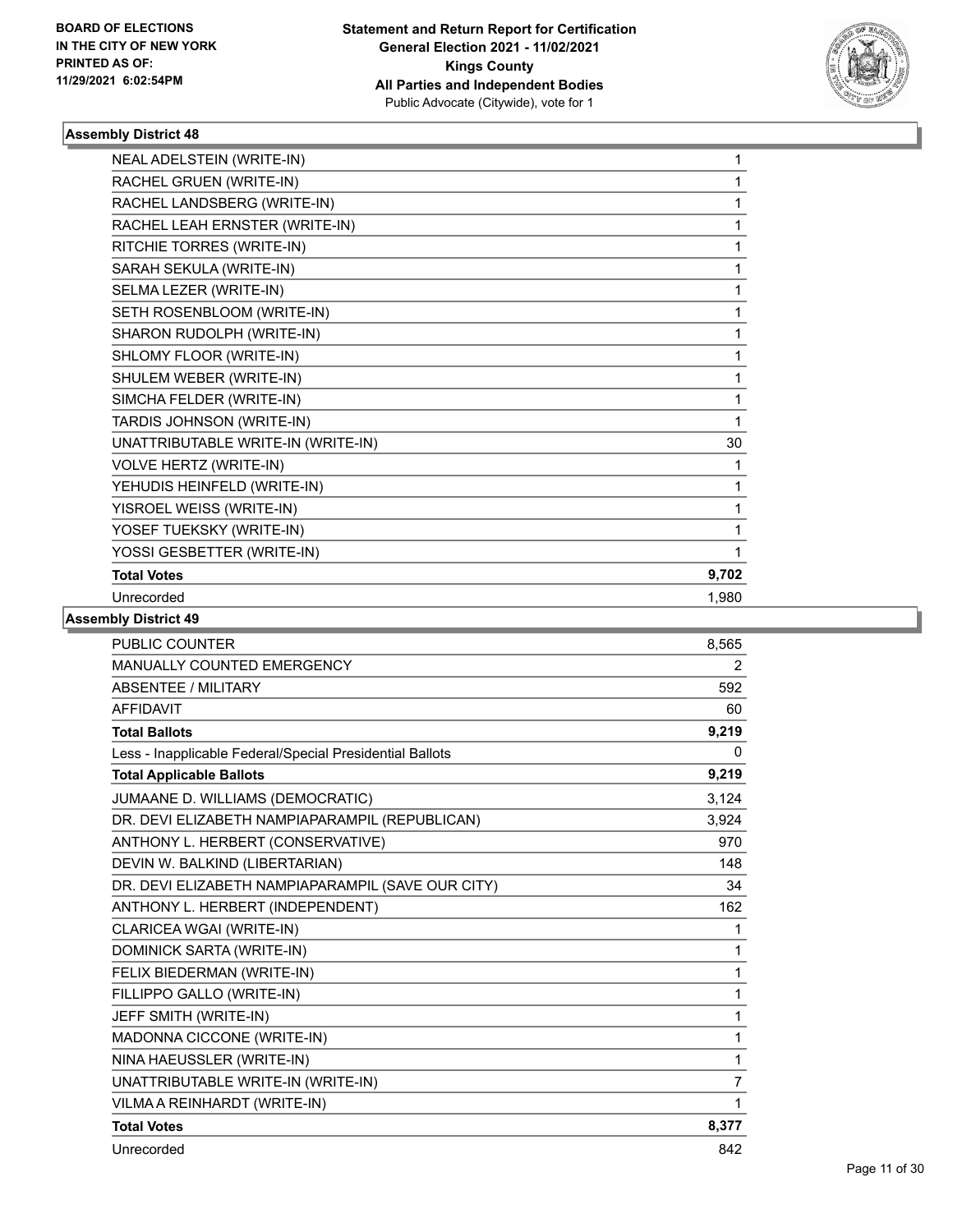

| <b>PUBLIC COUNTER</b>                                    | 14,567       |
|----------------------------------------------------------|--------------|
| <b>MANUALLY COUNTED EMERGENCY</b>                        | 0            |
| <b>ABSENTEE / MILITARY</b>                               | 738          |
| <b>AFFIDAVIT</b>                                         | 157          |
| <b>Total Ballots</b>                                     | 15,462       |
| Less - Inapplicable Federal/Special Presidential Ballots | 0            |
| <b>Total Applicable Ballots</b>                          | 15,462       |
| JUMAANE D. WILLIAMS (DEMOCRATIC)                         | 11,313       |
| DR. DEVI ELIZABETH NAMPIAPARAMPIL (REPUBLICAN)           | 2,211        |
| ANTHONY L. HERBERT (CONSERVATIVE)                        | 550          |
| DEVIN W. BALKIND (LIBERTARIAN)                           | 186          |
| DR. DEVI ELIZABETH NAMPIAPARAMPIL (SAVE OUR CITY)        | 38           |
| ANTHONY L. HERBERT (INDEPENDENT)                         | 146          |
| CHAIYIM FLOER (WRITE-IN)                                 | 1            |
| DAVID NEIBERMAN (WRITE-IN)                               | 1            |
| DAVID NIDERMAN (WRITE-IN)                                | $\mathbf{1}$ |
| ED SZCZEPAEINK (WRITE-IN)                                | $\mathbf{1}$ |
| HERMAN SOFER (WRITE-IN)                                  | 1            |
| HERSHY MANDEL (WRITE-IN)                                 | 1            |
| JOEL GROSS (WRITE-IN)                                    | 1            |
| JOEPH R LENTOR (WRITE-IN)                                | $\mathbf{1}$ |
| JOSEPH LENTOL (WRITE-IN)                                 | 1            |
| MARCUS MASRI (WRITE-IN)                                  | 1            |
| MIKE WHITE (WRITE-IN)                                    | $\mathbf{1}$ |
| NATHAN ALBERT (WRITE-IN)                                 | 1            |
| NOMKI KONST (WRITE-IN)                                   | $\mathbf{1}$ |
| RUDULPH GIULIANI (WRITE-IN)                              | 1            |
| SANDY NURSE (WRITE-IN)                                   | 1            |
| SEBASTIANO N.RUSSO (WRITE-IN)                            | 1            |
| SHULIEM WIEDER (WRITE-IN)                                | $\mathbf 1$  |
| UNATTRIBUTABLE WRITE-IN (WRITE-IN)                       | 32           |
| ZALMEN TIETELBAUM (WRITE-IN)                             | 1            |
| <b>Total Votes</b>                                       | 14,494       |
| Unrecorded                                               | 968          |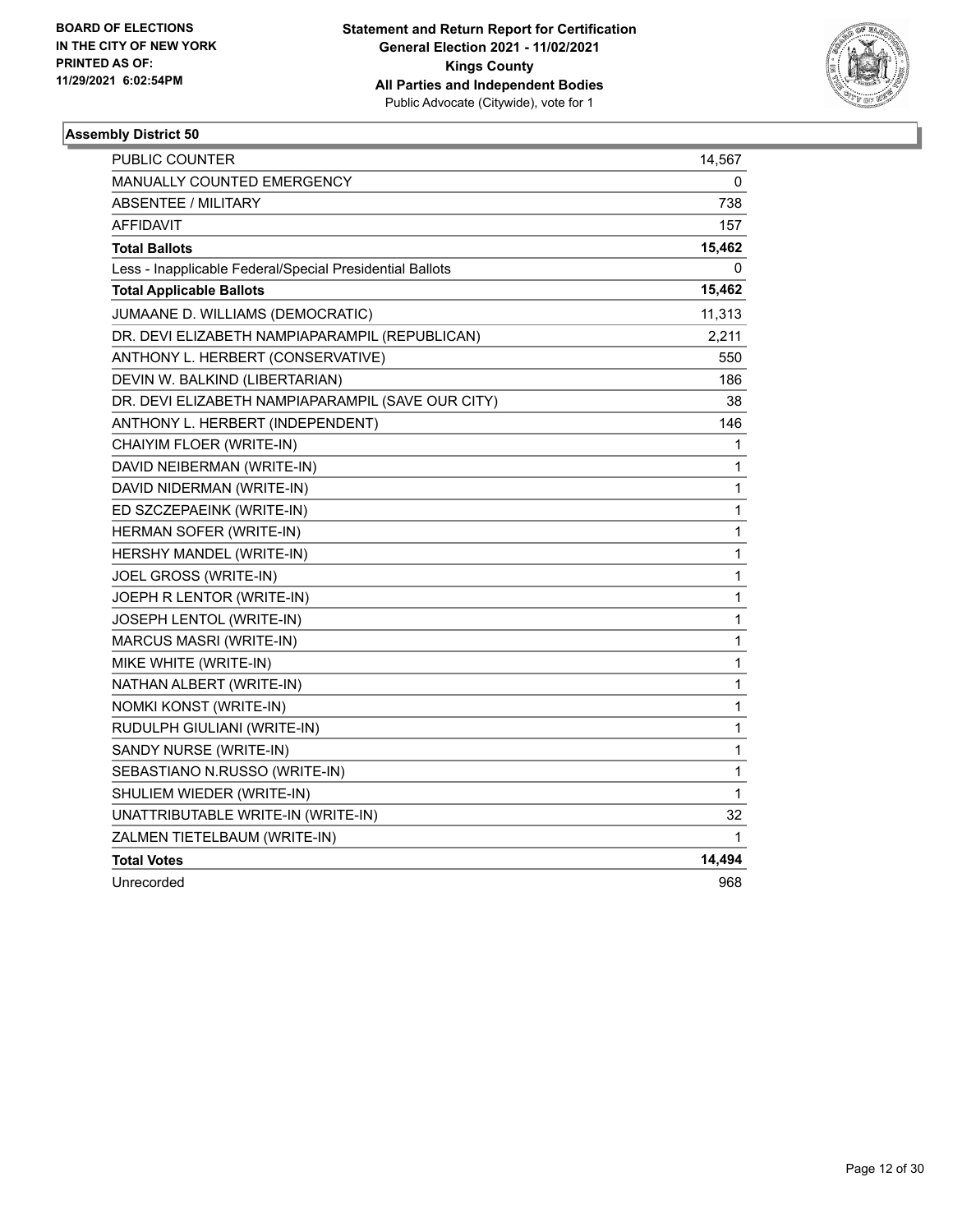

| PUBLIC COUNTER                                           | 11,706       |
|----------------------------------------------------------|--------------|
| MANUALLY COUNTED EMERGENCY                               | 0            |
| ABSENTEE / MILITARY                                      | 532          |
| AFFIDAVIT                                                | 97           |
| <b>Total Ballots</b>                                     | 12,335       |
| Less - Inapplicable Federal/Special Presidential Ballots | 0            |
| <b>Total Applicable Ballots</b>                          | 12,335       |
| JUMAANE D. WILLIAMS (DEMOCRATIC)                         | 8,486        |
| DR. DEVI ELIZABETH NAMPIAPARAMPIL (REPUBLICAN)           | 2,074        |
| ANTHONY L. HERBERT (CONSERVATIVE)                        | 571          |
| DEVIN W. BALKIND (LIBERTARIAN)                           | 153          |
| DR. DEVI ELIZABETH NAMPIAPARAMPIL (SAVE OUR CITY)        | 41           |
| ANTHONY L. HERBERT (INDEPENDENT)                         | 144          |
| CHRISTOPHER LIATSIS (WRITE-IN)                           | 1            |
| COREY JOHNSON (WRITE-IN)                                 | 1            |
| CURTIS SLIWA (WRITE-IN)                                  | 1            |
| DAVE COLON (WRITE-IN)                                    | 1            |
| FIORELLA LAGUADA (WRITE-IN)                              | 1            |
| <b>IHAN OMAR (WRITE-IN)</b>                              | 1            |
| JOSEPH HAWTHONE (WRITE-IN)                               | 1            |
| KIRSTEN ORTIZ (WRITE-IN)                                 | 1            |
| KYRIE IRVING (WRITE-IN)                                  | 1            |
| LEBRON JAMES (WRITE-IN)                                  | 1            |
| LORI WILLIS (WRITE-IN)                                   | $\mathbf{1}$ |
| LOU WEAVER (WRITE-IN)                                    | 1            |
| LOUIS ROSSMANN (WRITE-IN)                                | 1            |
| MORDECHAI SCHWARTZ (WRITE-IN)                            | 1            |
| SHIMON GRUEN (WRITE-IN)                                  | 1            |
| SIMON SANCHEZ (WRITE-IN)                                 | 1            |
| UNATTRIBUTABLE WRITE-IN (WRITE-IN)                       | 8            |
| ZACHARY JASIE (WRITE-IN)                                 | 1            |
| <b>Total Votes</b>                                       | 11,494       |
| Unrecorded                                               | 841          |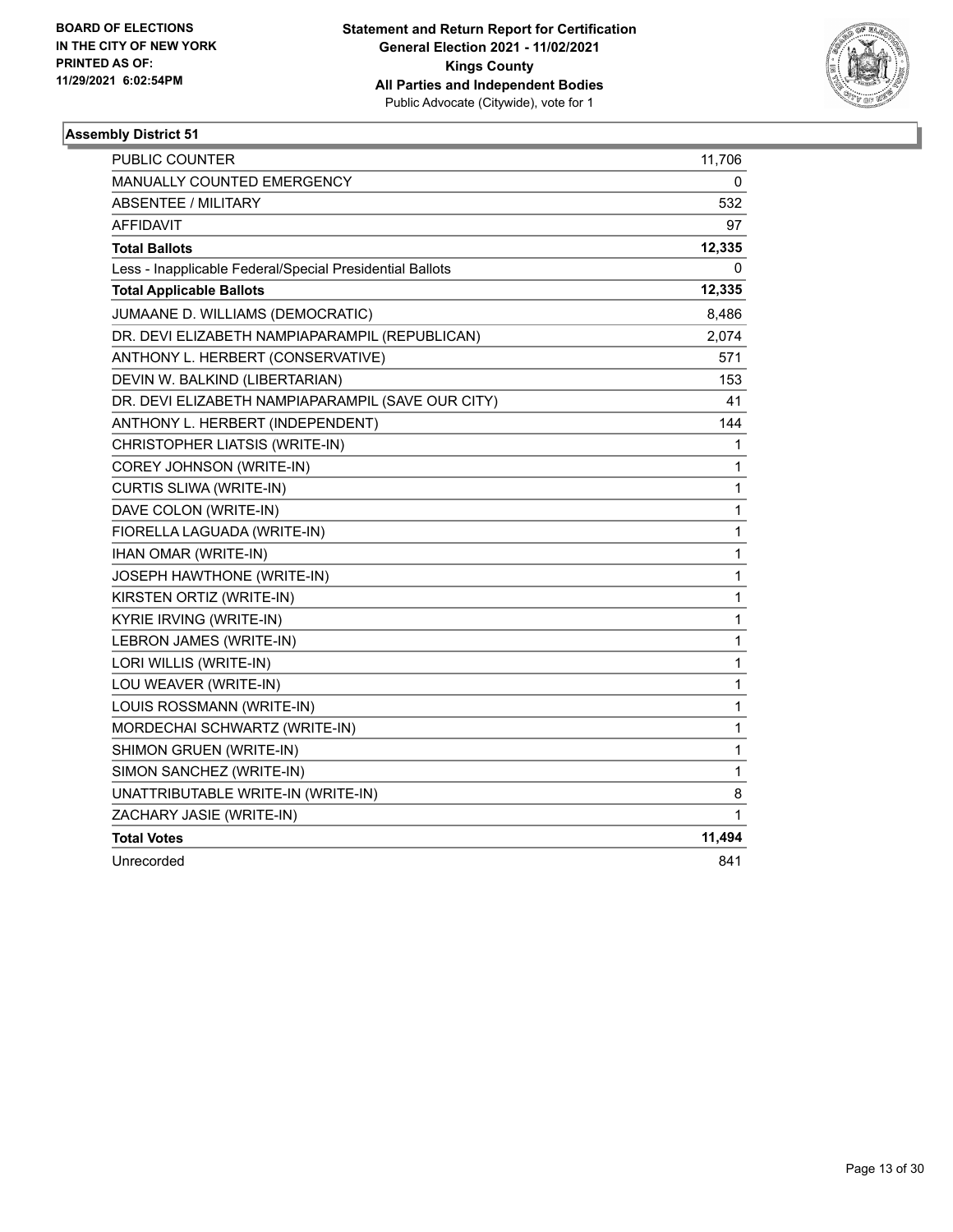

| PUBLIC COUNTER                                           | 31,316         |
|----------------------------------------------------------|----------------|
| MANUALLY COUNTED EMERGENCY                               | 1              |
| ABSENTEE / MILITARY                                      | 2,163          |
| AFFIDAVIT                                                | 343            |
| <b>Total Ballots</b>                                     | 33,823         |
| Less - Inapplicable Federal/Special Presidential Ballots | 0              |
| <b>Total Applicable Ballots</b>                          | 33,823         |
| JUMAANE D. WILLIAMS (DEMOCRATIC)                         | 28,955         |
| DR. DEVI ELIZABETH NAMPIAPARAMPIL (REPUBLICAN)           | 2,269          |
| ANTHONY L. HERBERT (CONSERVATIVE)                        | 756            |
| DEVIN W. BALKIND (LIBERTARIAN)                           | 436            |
| DR. DEVI ELIZABETH NAMPIAPARAMPIL (SAVE OUR CITY)        | 86             |
| ANTHONY L. HERBERT (INDEPENDENT)                         | 347            |
| ANDREW AKASON (WRITE-IN)                                 | 2              |
| ANDREW APICELLA (WRITE-IN)                               | $\mathbf{1}$   |
| ANDREW YANG (WRITE-IN)                                   | $\mathbf{1}$   |
| ANNETTE FUDERO (WRITE-IN)                                | 1              |
| <b>ASHER SMITH (WRITE-IN)</b>                            | $\mathbf 1$    |
| BERNIE SANDERS (WRITE-IN)                                | $\mathbf{1}$   |
| BILL DEBLASIO (WRITE-IN)                                 | 2              |
| BRAD VOGEL (WRITE-IN)                                    | $\mathbf{1}$   |
| <b>BRIAN JENKS (WRITE-IN)</b>                            | 1              |
| CHRISTOPHER SHARPE (WRITE-IN)                            | 1              |
| COSWELL HOLLOWAY (WRITE-IN)                              | $\mathbf{1}$   |
| CYNTHIA NIXON (WRITE-IN)                                 | $\mathbf{1}$   |
| DAN TOKAYER (WRITE-IN)                                   | 1              |
| DIANA SANABRIA (WRITE-IN)                                | $\mathbf{1}$   |
| ELAINE DAVID (WRITE-IN)                                  | 1              |
| EVAN SWEAT (WRITE-IN)                                    | 1              |
| <b>GARRY SWORDS (WRITE-IN)</b>                           | $\mathbf 1$    |
| <b>GORAN SVORCAN (WRITE-IN)</b>                          | $\mathbf{1}$   |
| HILARY CLINTON (WRITE-IN)                                | $\mathbf{1}$   |
| JAMES LANE (WRITE-IN)                                    | $\overline{c}$ |
| JEFFERY LOCKE (WRITE-IN)                                 | $\mathbf{1}$   |
| JENNIFER FARRELLY (WRITE-IN)                             | 1              |
| JOSHUA FEUER (WRITE-IN)                                  | $\mathbf{1}$   |
| KATHRYN GARCIA (WRITE-IN)                                | $\mathbf{1}$   |
| LETITIA JAMES (WRITE-IN)                                 | 1              |
| LOUIS GIORDANO (WRITE-IN)                                | $\mathbf{1}$   |
| LUCILLE MERRIAM (WRITE-IN)                               | $\mathbf{1}$   |
| MARGARET MAUGUEST (WRITE-IN)                             | 1              |
| MARK GREEN (WRITE-IN)                                    | $\mathbf{1}$   |
| MARTIN BISI (WRITE-IN)                                   | 1              |
| MAXA THORNDYE (WRITE-IN)                                 | 1              |
| MAYA WILEY (WRITE-IN)                                    | 4              |
| MICHAEL BLOOMBERG (WRITE-IN)                             | $\mathbf{1}$   |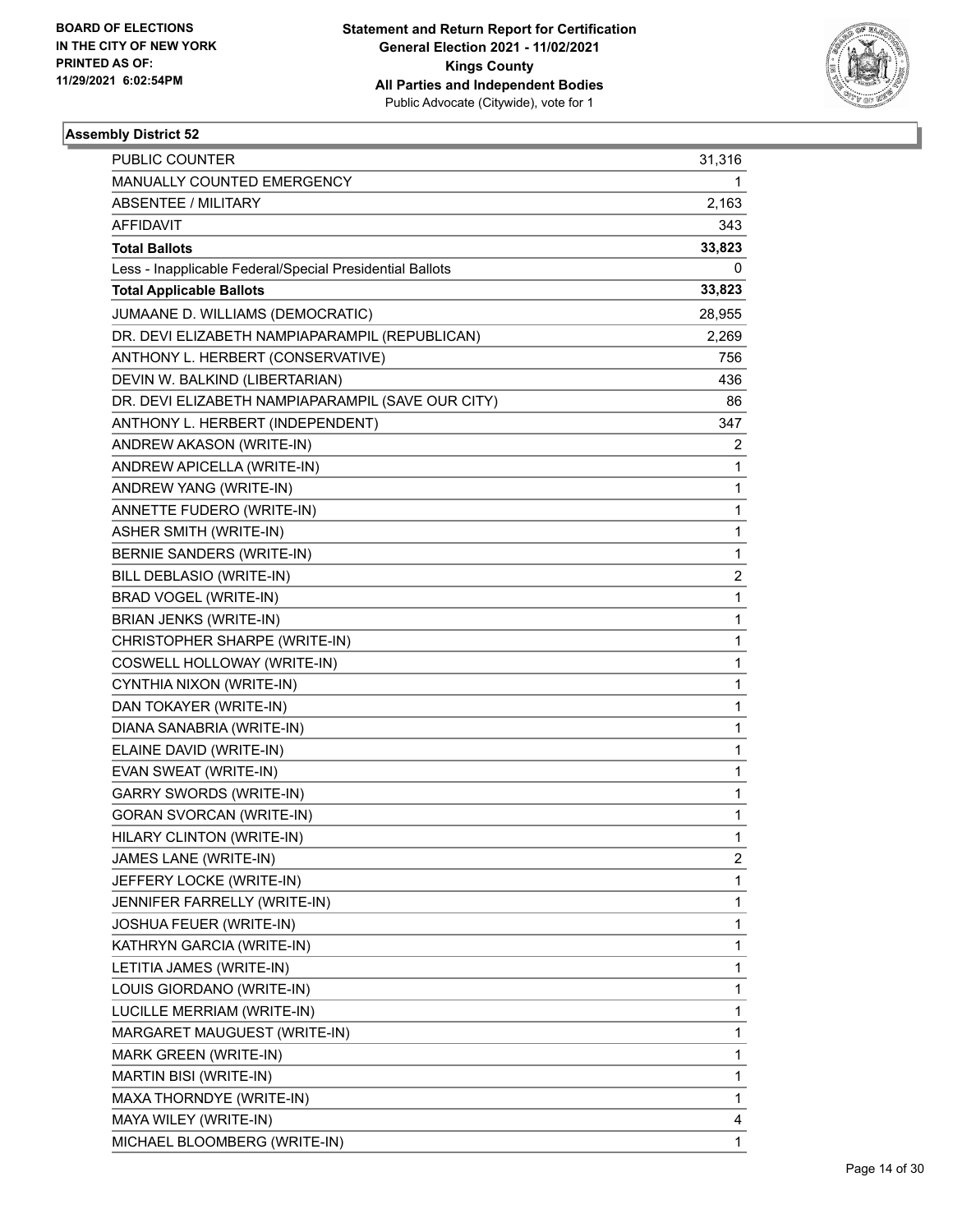

| MIKE BLOOMBERG (WRITE-IN)          |                |
|------------------------------------|----------------|
| NORMAN SIEGEL (WRITE-IN)           | $\overline{2}$ |
| PAUL PETERSON (WRITE-IN)           |                |
| PETER FOX (WRITE-IN)               |                |
| RICHARD WOLF (WRITE-IN)            |                |
| SCOTT STRINGER (WRITE-IN)          |                |
| SETH LEVIN (WRITE-IN)              |                |
| SHARI HYMAN (WRITE-IN)             |                |
| STOVE INKER (WRITE-IN)             |                |
| SUSAN COHEN (WRITE-IN)             |                |
| THOMAS INCK (WRITE-IN)             |                |
| TONY BERTOLDO (WRITE-IN)           |                |
| UNATTRIBUTABLE WRITE-IN (WRITE-IN) | 15             |
| <b>VICKI BEEN (WRITE-IN)</b>       |                |
| <b>Total Votes</b>                 | 32,917         |
| Unrecorded                         | 906            |

| <b>PUBLIC COUNTER</b>                                    | 12,239       |
|----------------------------------------------------------|--------------|
| <b>MANUALLY COUNTED EMERGENCY</b>                        | 1            |
| <b>ABSENTEE / MILITARY</b>                               | 436          |
| <b>AFFIDAVIT</b>                                         | 127          |
| <b>Total Ballots</b>                                     | 12,803       |
| Less - Inapplicable Federal/Special Presidential Ballots | 0            |
| <b>Total Applicable Ballots</b>                          | 12,803       |
| JUMAANE D. WILLIAMS (DEMOCRATIC)                         | 9,986        |
| DR. DEVI ELIZABETH NAMPIAPARAMPIL (REPUBLICAN)           | 1,251        |
| ANTHONY L. HERBERT (CONSERVATIVE)                        | 333          |
| DEVIN W. BALKIND (LIBERTARIAN)                           | 118          |
| DR. DEVI ELIZABETH NAMPIAPARAMPIL (SAVE OUR CITY)        | 40           |
| ANTHONY L. HERBERT (INDEPENDENT)                         | 129          |
| ANDREW KIEL (WRITE-IN)                                   | 2            |
| ANDREW YANG (WRITE-IN)                                   | $\mathbf{1}$ |
| CRAIG MONTALBUNO (WRITE-IN)                              | 1            |
| DANIELLE CASTALDI MICCA (WRITE-IN)                       | $\mathbf{1}$ |
| DOMONIC CAMPANAR (WRITE-IN)                              | 1            |
| DONALD TRUMP (WRITE-IN)                                  | 1            |
| ED ATRIN (WRITE-IN)                                      | $\mathbf{1}$ |
| JENNIFER HERR (WRITE-IN)                                 | 1            |
| ROBERT CORNEGY (WRITE-IN)                                | 1            |
| UNATTRIBUTABLE WRITE-IN (WRITE-IN)                       | 7            |
| <b>Total Votes</b>                                       | 11,874       |
| Unrecorded                                               | 929          |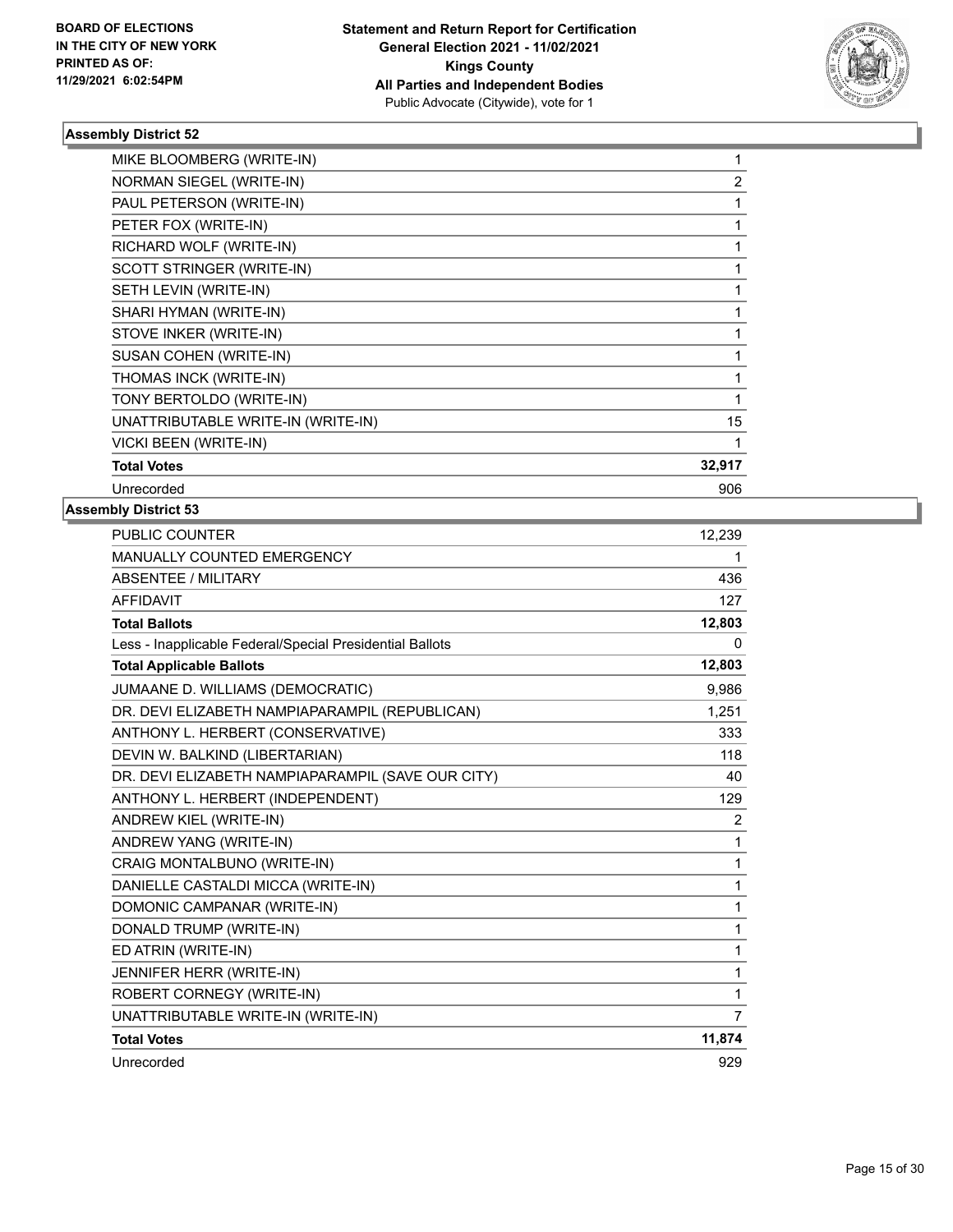

| <b>PUBLIC COUNTER</b>                                    | 9.171 |
|----------------------------------------------------------|-------|
| <b>MANUALLY COUNTED EMERGENCY</b>                        | 0     |
| <b>ABSENTEE / MILITARY</b>                               | 367   |
| <b>AFFIDAVIT</b>                                         | 76    |
| <b>Total Ballots</b>                                     | 9,614 |
| Less - Inapplicable Federal/Special Presidential Ballots | 0     |
| <b>Total Applicable Ballots</b>                          | 9,614 |
| JUMAANE D. WILLIAMS (DEMOCRATIC)                         | 7,678 |
| DR. DEVI ELIZABETH NAMPIAPARAMPIL (REPUBLICAN)           | 921   |
| ANTHONY L. HERBERT (CONSERVATIVE)                        | 319   |
| DEVIN W. BALKIND (LIBERTARIAN)                           | 55    |
| DR. DEVI ELIZABETH NAMPIAPARAMPIL (SAVE OUR CITY)        | 23    |
| ANTHONY L. HERBERT (INDEPENDENT)                         | 93    |
| ALPHEIA JOHNSON (WRITE-IN)                               | 1     |
| ANDREW CUOMO (WRITE-IN)                                  | 1     |
| DONALD J. TRUMP (WRITE-IN)                               | 1     |
| MARTIN SHKRELI (WRITE-IN)                                | 1     |
| SAL LONG (WRITE-IN)                                      | 1     |
| SELINA KYLE (WRITE-IN)                                   | 1     |
| UNATTRIBUTABLE WRITE-IN (WRITE-IN)                       | 1     |
| <b>Total Votes</b>                                       | 9,096 |
| Unrecorded                                               | 518   |
|                                                          |       |

| PUBLIC COUNTER                                           | 12,441       |
|----------------------------------------------------------|--------------|
| <b>MANUALLY COUNTED EMERGENCY</b>                        | $\mathbf{0}$ |
| <b>ABSENTEE / MILITARY</b>                               | 541          |
| <b>AFFIDAVIT</b>                                         | 56           |
| <b>Total Ballots</b>                                     | 13,038       |
| Less - Inapplicable Federal/Special Presidential Ballots | 0            |
| <b>Total Applicable Ballots</b>                          | 13,038       |
| JUMAANE D. WILLIAMS (DEMOCRATIC)                         | 11,383       |
| DR. DEVI ELIZABETH NAMPIAPARAMPIL (REPUBLICAN)           | 442          |
| ANTHONY L. HERBERT (CONSERVATIVE)                        | 429          |
| DEVIN W. BALKIND (LIBERTARIAN)                           | 38           |
| DR. DEVI ELIZABETH NAMPIAPARAMPIL (SAVE OUR CITY)        | 8            |
| ANTHONY L. HERBERT (INDEPENDENT)                         | 117          |
| <b>GWEN GOODWIN (WRITE-IN)</b>                           | 1            |
| KELLY WRIGHT (WRITE-IN)                                  | 1            |
| LIO RUSH (WRITE-IN)                                      | 1            |
| MILDRED SMITH (WRITE-IN)                                 | 1            |
| RUBY KERRIWETHER (WRITE-IN)                              | 1            |
| UNATTRIBUTABLE WRITE-IN (WRITE-IN)                       | 5            |
| WILLIE L. BAKER (WRITE-IN)                               | 1            |
| <b>Total Votes</b>                                       | 12,428       |
| Unrecorded                                               | 610          |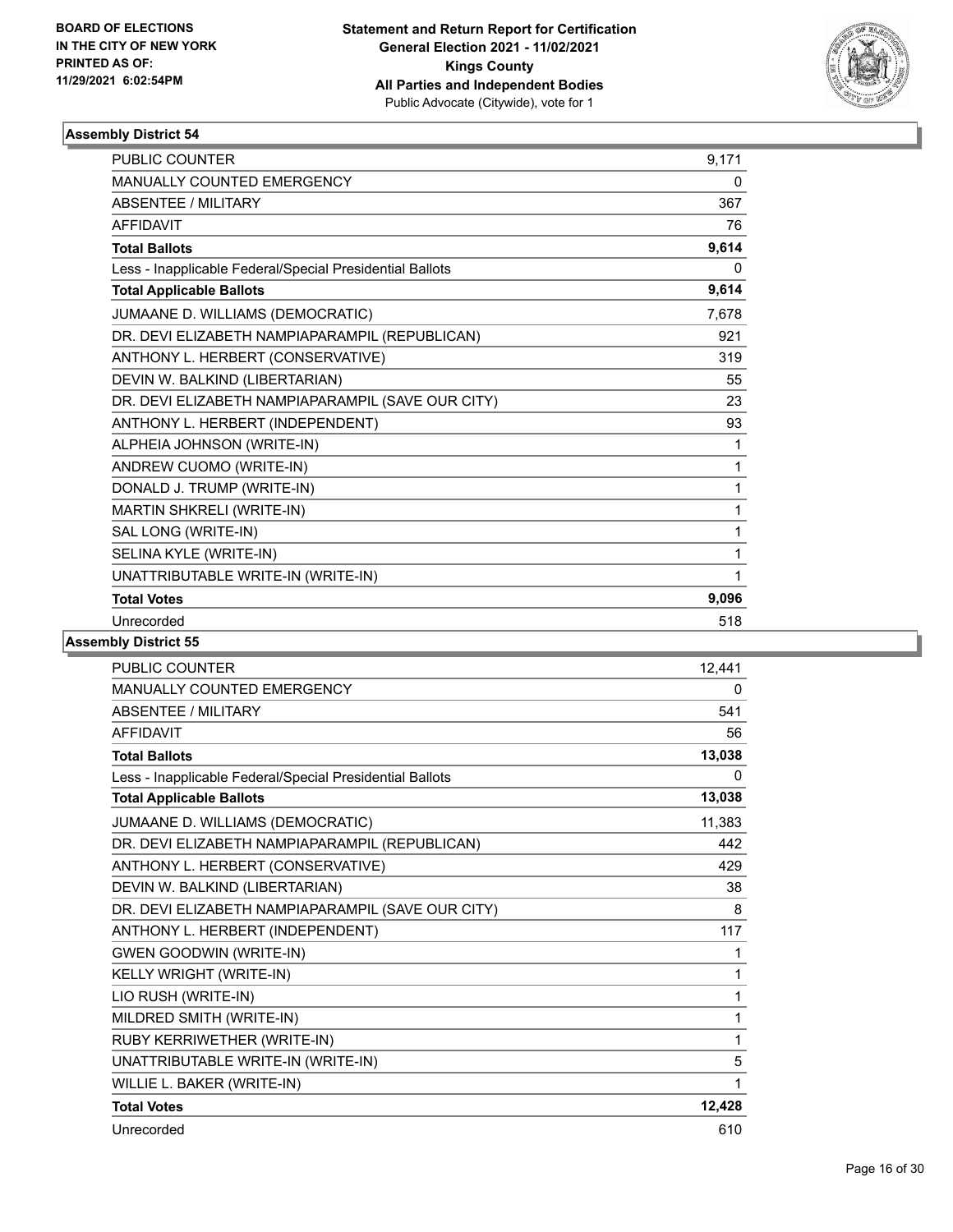

| <b>PUBLIC COUNTER</b>                                    | 17,140       |
|----------------------------------------------------------|--------------|
| MANUALLY COUNTED EMERGENCY                               | 1            |
| <b>ABSENTEE / MILITARY</b>                               | 761          |
| <b>AFFIDAVIT</b>                                         | 162          |
| <b>Total Ballots</b>                                     | 18,064       |
| Less - Inapplicable Federal/Special Presidential Ballots | 0            |
| <b>Total Applicable Ballots</b>                          | 18,064       |
| JUMAANE D. WILLIAMS (DEMOCRATIC)                         | 16,124       |
| DR. DEVI ELIZABETH NAMPIAPARAMPIL (REPUBLICAN)           | 502          |
| ANTHONY L. HERBERT (CONSERVATIVE)                        | 495          |
| DEVIN W. BALKIND (LIBERTARIAN)                           | 74           |
| DR. DEVI ELIZABETH NAMPIAPARAMPIL (SAVE OUR CITY)        | 28           |
| ANTHONY L. HERBERT (INDEPENDENT)                         | 177          |
| ANDREW RITCHIE (WRITE-IN)                                | 1            |
| DAVID ALEXIS (WRITE-IN)                                  | 1            |
| DEBRA DENNIS (WRITE-IN)                                  | 1            |
| DONALD MARSHALL (WRITE-IN)                               | 1            |
| HERSH LENDOW (WRITE-IN)                                  | 1            |
| <b>INDIA WALTON (WRITE-IN)</b>                           | 1            |
| <b>JOSMAR TRUTELLO (WRITE-IN)</b>                        | 1            |
| KEITH DALY (WRITE-IN)                                    | 1            |
| LENA DUNHAM (WRITE-IN)                                   | 1            |
| MAX ROSE (WRITE-IN)                                      | 1            |
| MICHAEL SCOTT JR. (WRITE-IN)                             | $\mathbf{1}$ |
| PHILIP HOFMANN (WRITE-IN)                                | 1            |
| STEVEN CLAIBORE (WRITE-IN)                               | 1            |
| TASCHA VAN AUKEN (WRITE-IN)                              | 1            |
| TISH JAMES (WRITE-IN)                                    | $\mathbf{1}$ |
| TREMAINE WRIGHT (WRITE-IN)                               | 1            |
| UNATTRIBUTABLE WRITE-IN (WRITE-IN)                       | 6            |
| UNCOUNTED WRITE-IN PER STATUTE (WRITE-IN)                | 1            |
| <b>Total Votes</b>                                       | 17,423       |
| Unrecorded                                               | 641          |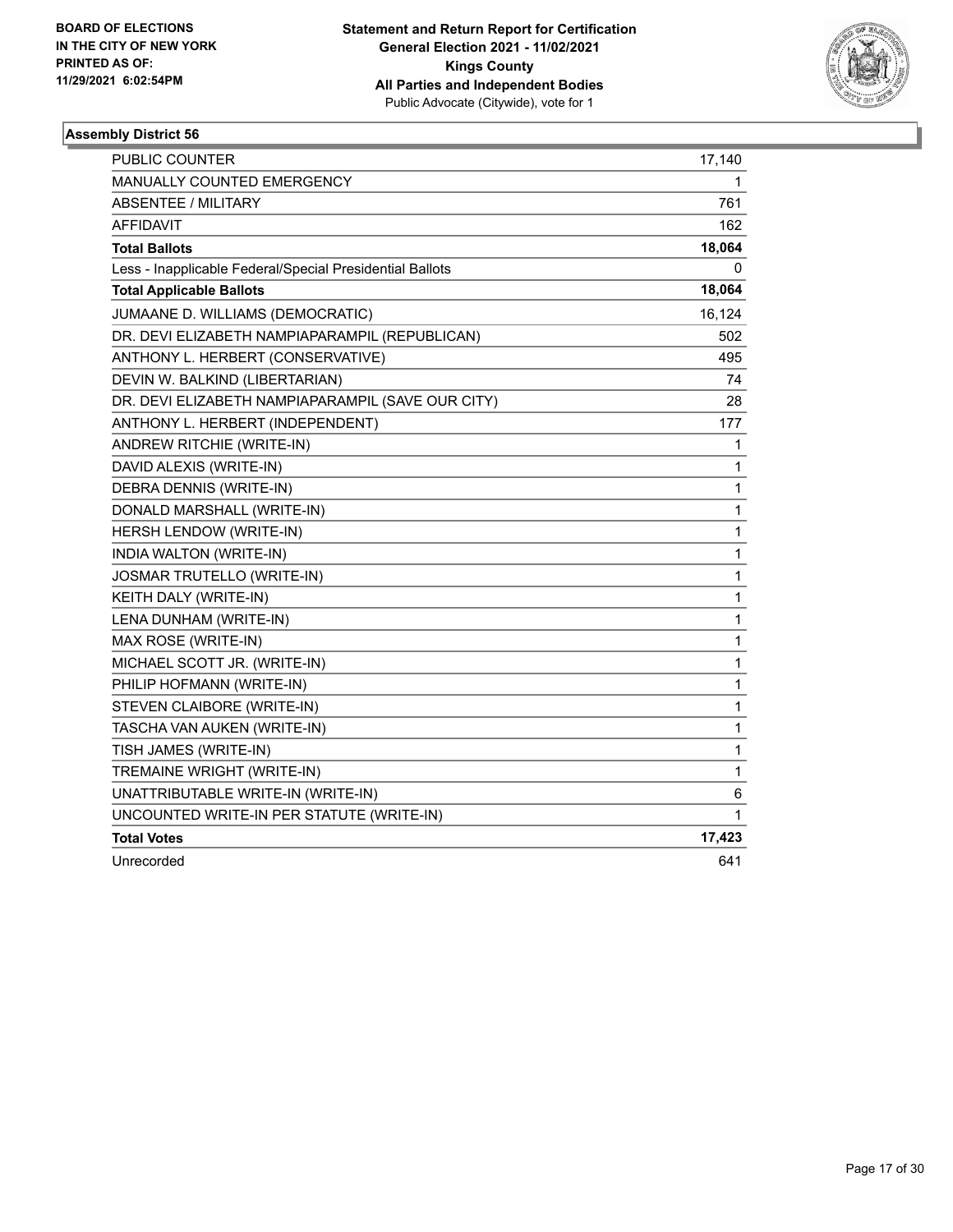

| <b>PUBLIC COUNTER</b>                                    | 26,178       |
|----------------------------------------------------------|--------------|
| MANUALLY COUNTED EMERGENCY                               | 0            |
| <b>ABSENTEE / MILITARY</b>                               | 1,374        |
| AFFIDAVIT                                                | 251          |
| <b>Total Ballots</b>                                     | 27,803       |
| Less - Inapplicable Federal/Special Presidential Ballots | 0            |
| <b>Total Applicable Ballots</b>                          | 27,803       |
| JUMAANE D. WILLIAMS (DEMOCRATIC)                         | 25,265       |
| DR. DEVI ELIZABETH NAMPIAPARAMPIL (REPUBLICAN)           | 689          |
| ANTHONY L. HERBERT (CONSERVATIVE)                        | 584          |
| DEVIN W. BALKIND (LIBERTARIAN)                           | 184          |
| DR. DEVI ELIZABETH NAMPIAPARAMPIL (SAVE OUR CITY)        | 44           |
| ANTHONY L. HERBERT (INDEPENDENT)                         | 247          |
| ALEX MUTZEN (WRITE-IN)                                   | 1            |
| ALICIA BOYD (WRITE-IN)                                   | 3            |
| BILL DI BLASIO (WRITE-IN)                                | 1            |
| <b>BRUCE WAYNE (WRITE-IN)</b>                            | 1            |
| CARL STUBBS (WRITE-IN)                                   | 1            |
| CHAM WEISS (WRITE-IN)                                    | 1            |
| EKOYO ATKINS (WRITE-IN)                                  | 1            |
| ERIC ULRICH (WRITE-IN)                                   | 1            |
| FARAH LOUIS (WRITE-IN)                                   | 1            |
| JESSIE M. FERGUSAN (WRITE-IN)                            | 1            |
| JONATHAN KIMMEL (WRITE-IN)                               | 1            |
| LAURIE CAMBO (WRITE-IN)                                  | 1            |
| MAGGIE MARGOLIS (WRITE-IN)                               | 1            |
| MAX STAHL (WRITE-IN)                                     | 1            |
| MAYA WILEY (WRITE-IN)                                    | 2            |
| MICHAEL BLOOMBERG (WRITE-IN)                             | $\mathbf{1}$ |
| NATHAN ALBERT (WRITE-IN)                                 | 2            |
| NINA TURNER (WRITE-IN)                                   | 1            |
| PATRICIA HEMSWORTH (WRITE-IN)                            | 1            |
| RYAN MERAEVANS (WRITE-IN)                                | 1            |
| TAYLOR A.OWEN (WRITE-IN)                                 | 1            |
| UNATTRIBUTABLE WRITE-IN (WRITE-IN)                       | 5            |
| UNCOUNTED WRITE-IN PER STATUTE (WRITE-IN)                | 3            |
| ZEPHYR TEACHOUT (WRITE-IN)                               | 1            |
| <b>Total Votes</b>                                       | 27,047       |
| Unrecorded                                               | 756          |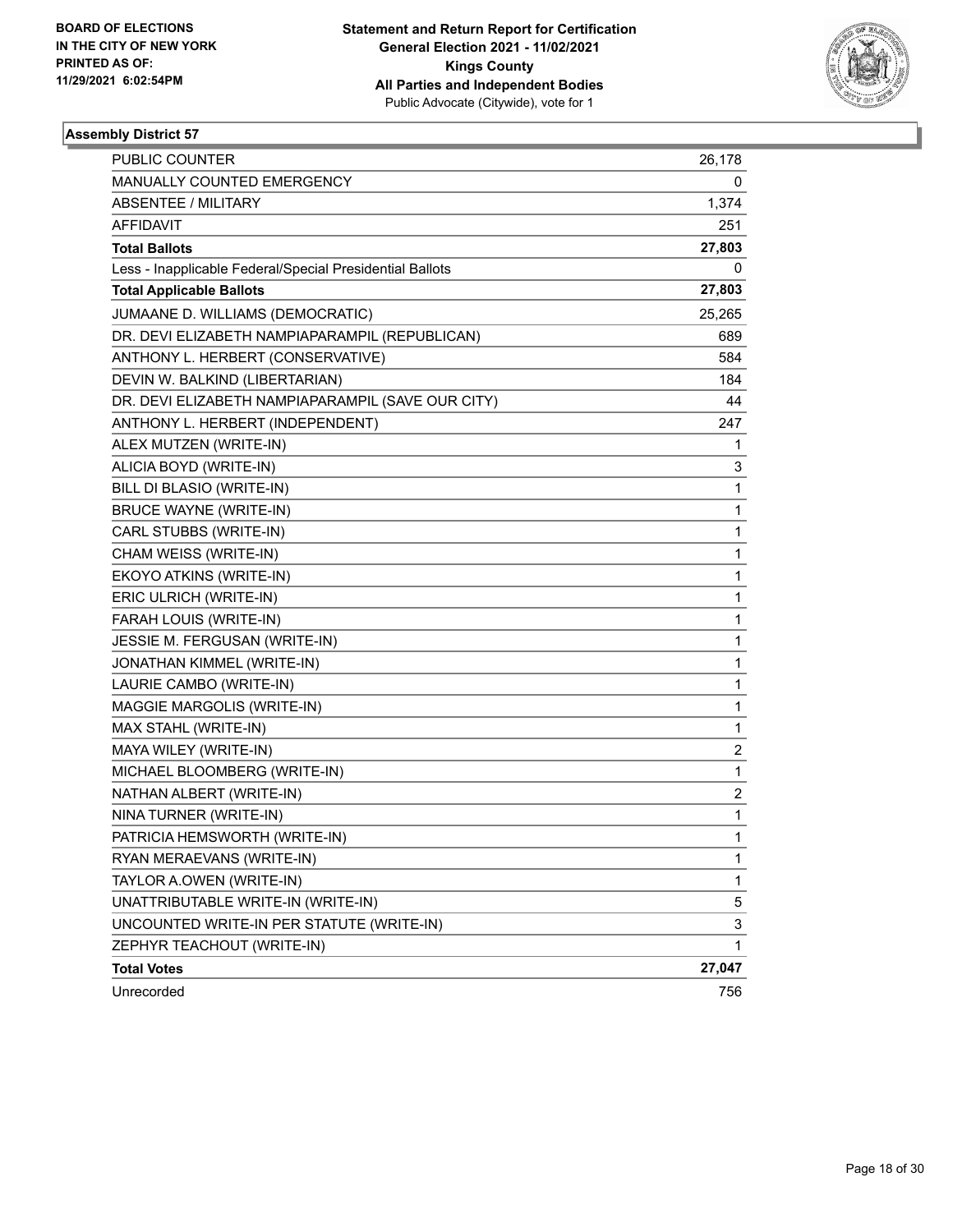

| <b>PUBLIC COUNTER</b>                                    | 16,282         |
|----------------------------------------------------------|----------------|
| <b>MANUALLY COUNTED EMERGENCY</b>                        | 0              |
| <b>ABSENTEE / MILITARY</b>                               | 786            |
| <b>AFFIDAVIT</b>                                         | 41             |
| <b>Total Ballots</b>                                     | 17,109         |
| Less - Inapplicable Federal/Special Presidential Ballots | 0              |
| <b>Total Applicable Ballots</b>                          | 17,109         |
| JUMAANE D. WILLIAMS (DEMOCRATIC)                         | 15,574         |
| DR. DEVI ELIZABETH NAMPIAPARAMPIL (REPUBLICAN)           | 461            |
| ANTHONY L. HERBERT (CONSERVATIVE)                        | 397            |
| DEVIN W. BALKIND (LIBERTARIAN)                           | 30             |
| DR. DEVI ELIZABETH NAMPIAPARAMPIL (SAVE OUR CITY)        | 10             |
| ANTHONY L. HERBERT (INDEPENDENT)                         | 104            |
| CHAUEE WALKER (WRITE-IN)                                 | 1              |
| SAMUEL SINGH (WRITE-IN)                                  | 1              |
| SHORLAND DANIELS (WRITE-IN)                              | 1              |
| UNATTRIBUTABLE WRITE-IN (WRITE-IN)                       | $\overline{2}$ |
| <b>Total Votes</b>                                       | 16,581         |
| Unrecorded                                               | 528            |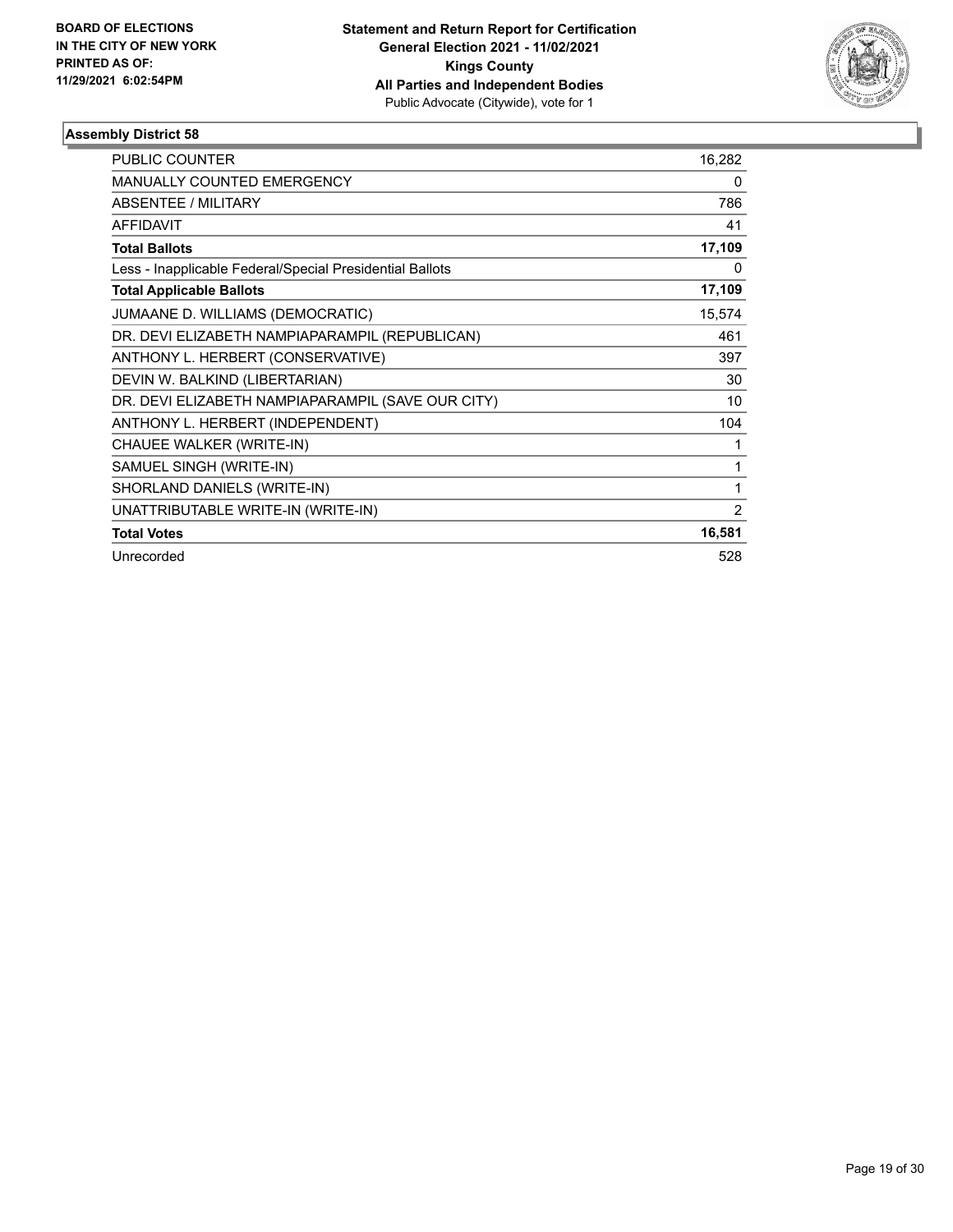

| <b>PUBLIC COUNTER</b>                                    | 19,797 |
|----------------------------------------------------------|--------|
| <b>MANUALLY COUNTED EMERGENCY</b>                        | 0      |
| <b>ABSENTEE / MILITARY</b>                               | 873    |
| <b>AFFIDAVIT</b>                                         | 85     |
| <b>Total Ballots</b>                                     | 20,755 |
| Less - Inapplicable Federal/Special Presidential Ballots | 0      |
| <b>Total Applicable Ballots</b>                          | 20,755 |
| JUMAANE D. WILLIAMS (DEMOCRATIC)                         | 12,840 |
| DR. DEVI ELIZABETH NAMPIAPARAMPIL (REPUBLICAN)           | 4,989  |
| ANTHONY L. HERBERT (CONSERVATIVE)                        | 1,544  |
| DEVIN W. BALKIND (LIBERTARIAN)                           | 184    |
| DR. DEVI ELIZABETH NAMPIAPARAMPIL (SAVE OUR CITY)        | 36     |
| ANTHONY L. HERBERT (INDEPENDENT)                         | 167    |
| ANDREW YANG (WRITE-IN)                                   | 1      |
| CURTIS SLIWA (WRITE-IN)                                  | 1      |
| DONALD J.CRANSTON (WRITE-IN)                             | 1      |
| DONALD TRUMP (WRITE-IN)                                  | 1      |
| ELIZABETH BROWN (WRITE-IN)                               | 1      |
| ELIZABETH DUPLESSY (WRITE-IN)                            | 1      |
| ESTELLE ROSS (WRITE-IN)                                  | 1      |
| HOWARD STERN (WRITE-IN)                                  | 1      |
| JEREMY SEIDEMAN (WRITE-IN)                               | 3      |
| LORRAINE SHERION (WRITE-IN)                              | 1      |
| MELISSA MARK VIVERITO (WRITE-IN)                         | 1      |
| NAOMI KRUP (WRITE-IN)                                    | 1      |
| STEWART B. MILSTEIN (WRITE-IN)                           | 1      |
| UNATTRIBUTABLE WRITE-IN (WRITE-IN)                       | 5      |
| YEGOR FEDCHENKO (WRITE-IN)                               | 1      |
| <b>Total Votes</b>                                       | 19,781 |
| Unrecorded                                               | 974    |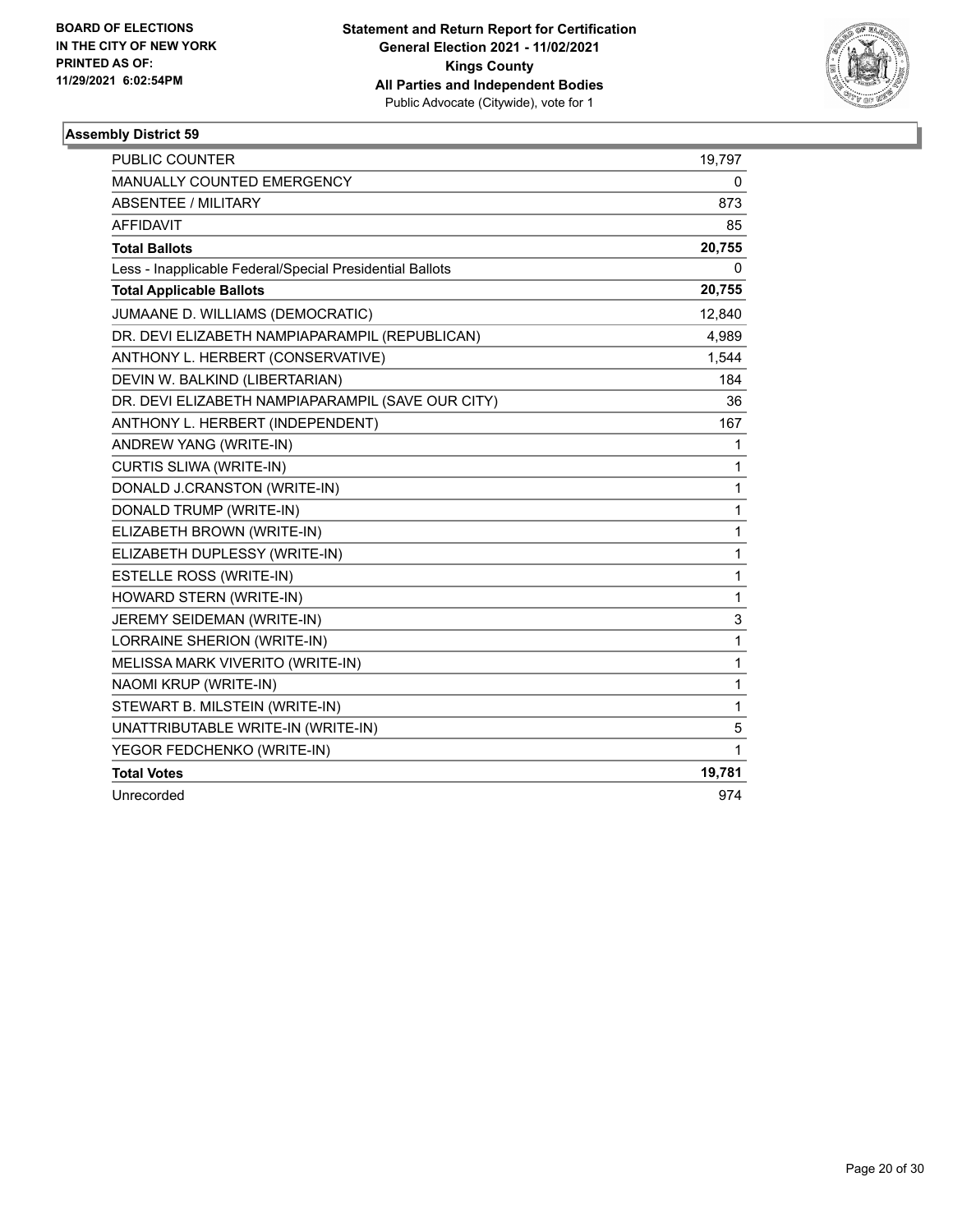

| <b>PUBLIC COUNTER</b>                                    | 14,318 |
|----------------------------------------------------------|--------|
| <b>MANUALLY COUNTED EMERGENCY</b>                        | 0      |
| ABSENTEE / MILITARY                                      | 639    |
| <b>AFFIDAVIT</b>                                         | 75     |
| <b>Total Ballots</b>                                     | 15,032 |
| Less - Inapplicable Federal/Special Presidential Ballots | 0      |
| <b>Total Applicable Ballots</b>                          | 15,032 |
| JUMAANE D. WILLIAMS (DEMOCRATIC)                         | 12,934 |
| DR. DEVI ELIZABETH NAMPIAPARAMPIL (REPUBLICAN)           | 632    |
| ANTHONY L. HERBERT (CONSERVATIVE)                        | 485    |
| DEVIN W. BALKIND (LIBERTARIAN)                           | 37     |
| DR. DEVI ELIZABETH NAMPIAPARAMPIL (SAVE OUR CITY)        | 16     |
| ANTHONY L. HERBERT (INDEPENDENT)                         | 115    |
| JOYCE SCOTT BRAYBOY (WRITE-IN)                           | 3      |
| KENNETH WALUYN (WRITE-IN)                                | 1      |
| KERON ALLEYNE (WRITE-IN)                                 | 1      |
| RONALD DENIS (WRITE-IN)                                  | 1      |
| UNATTRIBUTABLE WRITE-IN (WRITE-IN)                       | 6      |
| <b>Total Votes</b>                                       | 14,231 |
| Unrecorded                                               | 801    |

| <b>PUBLIC COUNTER</b>                                    | 5,542 |
|----------------------------------------------------------|-------|
| MANUALLY COUNTED EMERGENCY                               | 1     |
| <b>ABSENTEE / MILITARY</b>                               | 382   |
| <b>AFFIDAVIT</b>                                         | 37    |
| <b>Total Ballots</b>                                     | 5,962 |
| Less - Inapplicable Federal/Special Presidential Ballots | 0     |
| <b>Total Applicable Ballots</b>                          | 5,962 |
| JUMAANE D. WILLIAMS (DEMOCRATIC)                         | 3,080 |
| DR. DEVI ELIZABETH NAMPIAPARAMPIL (REPUBLICAN)           | 1,850 |
| ANTHONY L. HERBERT (CONSERVATIVE)                        | 530   |
| DEVIN W. BALKIND (LIBERTARIAN)                           | 101   |
| DR. DEVI ELIZABETH NAMPIAPARAMPIL (SAVE OUR CITY)        | 27    |
| ANTHONY L. HERBERT (INDEPENDENT)                         | 86    |
| ELLA NUCHE (WRITE-IN)                                    | 1     |
| LESTER CHANG (WRITE-IN)                                  | 1     |
| LUIGI D'AGASTINE (WRITE-IN)                              | 1     |
| MARK E. JAFFE (WRITE-IN)                                 | 1     |
| SUMAANE D WILLIAMS (WRITE-IN)                            | 1     |
| UNATTRIBUTABLE WRITE-IN (WRITE-IN)                       | 4     |
| <b>Total Votes</b>                                       | 5,683 |
| Unrecorded                                               | 279   |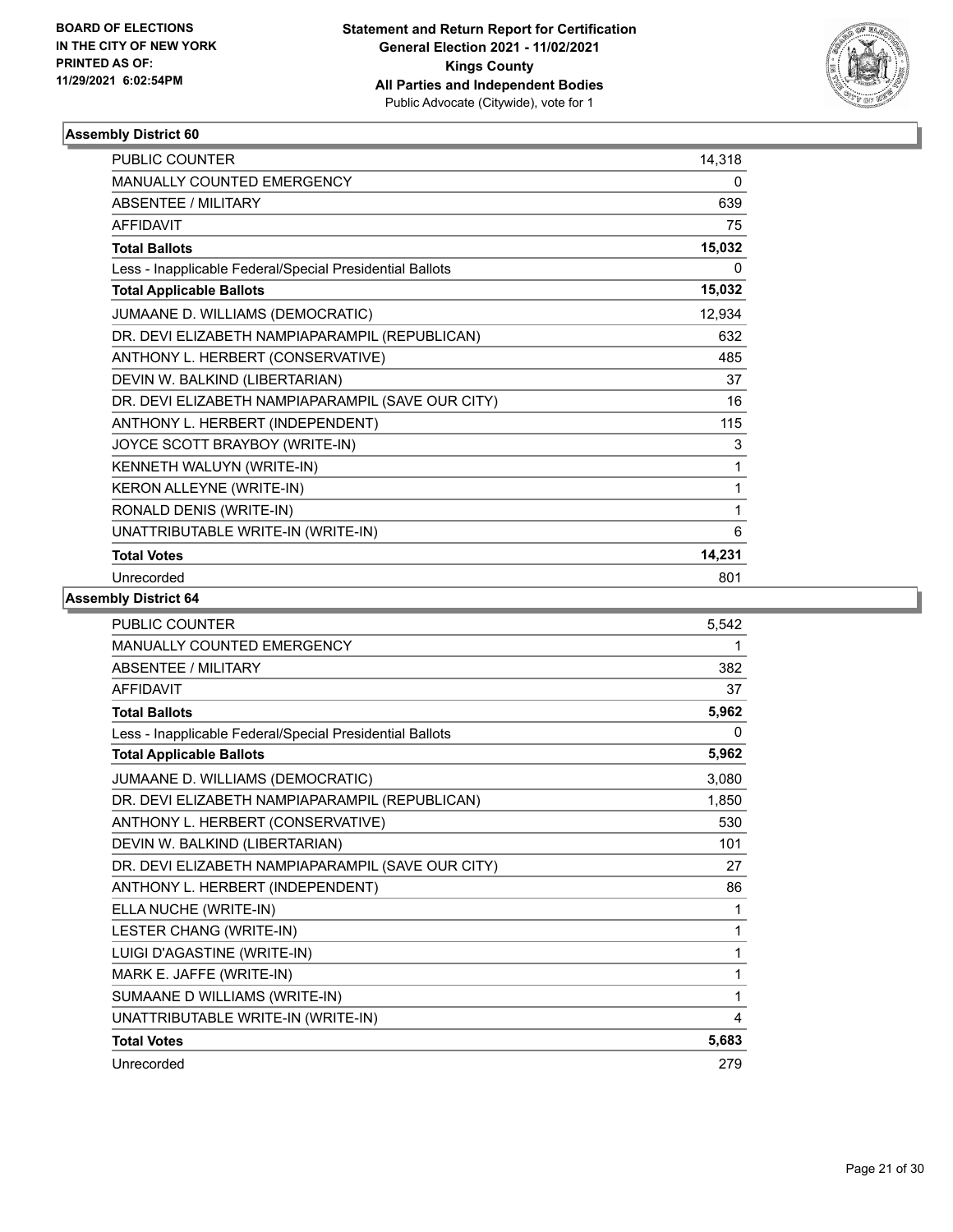

| <b>PUBLIC COUNTER</b>                                    | 326,241      |
|----------------------------------------------------------|--------------|
| MANUALLY COUNTED EMERGENCY                               | 9            |
| <b>ABSENTEE / MILITARY</b>                               | 17,570       |
| AFFIDAVIT                                                | 2,383        |
| <b>Total Ballots</b>                                     | 346,203      |
| Less - Inapplicable Federal/Special Presidential Ballots | 0            |
| <b>Total Applicable Ballots</b>                          | 346,203      |
| JUMAANE D. WILLIAMS (DEMOCRATIC)                         | 240,710      |
| DR. DEVI ELIZABETH NAMPIAPARAMPIL (REPUBLICAN)           | 60,700       |
| ANTHONY L. HERBERT (CONSERVATIVE)                        | 16,585       |
| DEVIN W. BALKIND (LIBERTARIAN)                           | 3,482        |
| DR. DEVI ELIZABETH NAMPIAPARAMPIL (SAVE OUR CITY)        | 813          |
| ANTHONY L. HERBERT (INDEPENDENT)                         | 3,366        |
| ADRIAN BENPE (WRITE-IN)                                  | 1            |
| ALEX MUTZEN (WRITE-IN)                                   | 1            |
| ALICIA BOYD (WRITE-IN)                                   | 4            |
| ALPHEIA JOHNSON (WRITE-IN)                               | 1            |
| ALTON MADDOX (WRITE-IN)                                  | 1            |
| AMY PANAV (WRITE-IN)                                     | 1            |
| ANDREW AKASON (WRITE-IN)                                 | 2            |
| ANDREW APICELLA (WRITE-IN)                               | 1            |
| ANDREW CUOMO (WRITE-IN)                                  | 1            |
| ANDREW KIEL (WRITE-IN)                                   | 2            |
| ANDREW KLEIN (WRITE-IN)                                  | 1            |
| ANDREW RITCHIE (WRITE-IN)                                | 1            |
| ANDREW YANG (WRITE-IN)                                   | 3            |
| ANNETTE FUDERO (WRITE-IN)                                | 1            |
| ANTHONY L. LERBEFT (WRITE-IN)                            | 1            |
| ARIGDOR MILLER (WRITE-IN)                                | 1            |
| ARTHUR KLEYNERMAN (WRITE-IN)                             | 1            |
| ASHER SMITH (WRITE-IN)                                   | 1            |
| AUROHAM E. LIPKIND (WRITE-IN)                            | $\mathbf{1}$ |
| AVIGDOR KITEVITS (WRITE-IN)                              | 1            |
| AVRAHAM HAMEL (WRITE-IN)                                 | 1            |
| AVROHAM E LIPKIND (WRITE-IN)                             | 1            |
| BARRY GRUMET (WRITE-IN)                                  | 1            |
| BEB BARBER (WRITE-IN)                                    | 1            |
| BENJAMIN W. SCHAEFFEN (WRITE-IN)                         | 1            |
| BENSIIN BORUKHOR (WRITE-IN)                              | 1            |
| BENTLEY WEINFELD (WRITE-IN)                              | 1            |
| BERNIE SANDERS (WRITE-IN)                                | 2            |
| BILL DE BLASIO (WRITE-IN)                                | 1            |
| BILL DEBLASIO (WRITE-IN)                                 | 2            |
| BILL DI BLASIO (WRITE-IN)                                | 1            |
| <b>BORUCH FELSENBURG (WRITE-IN)</b>                      | 1            |
| BRAD VOGEL (WRITE-IN)                                    | 1            |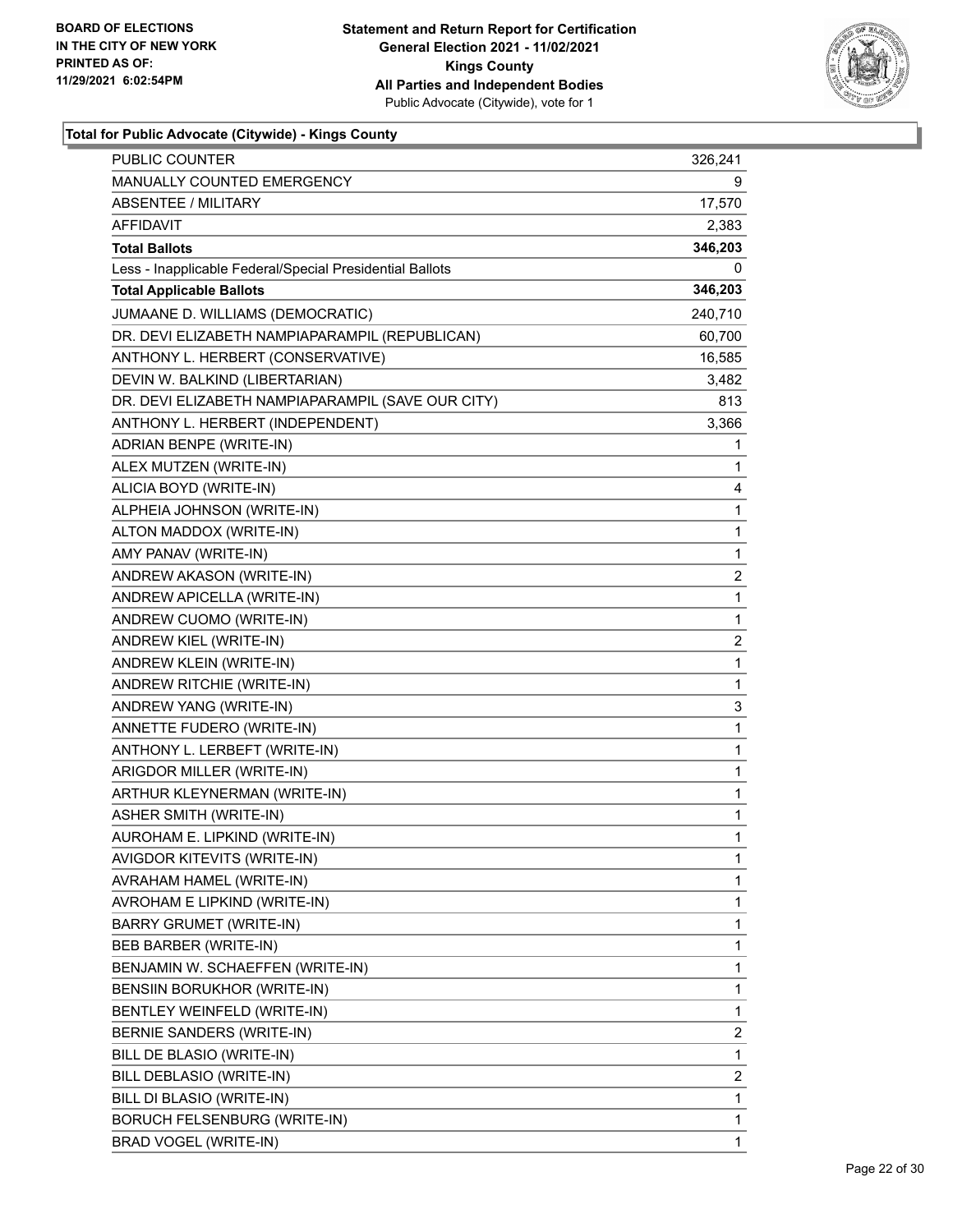

| BRIAN CUNNINGHAM (WRITE-IN)         | $\mathbf{1}$   |
|-------------------------------------|----------------|
| <b>BRIAN JENKS (WRITE-IN)</b>       | 1              |
| BRIAN LEHRER (WRITE-IN)             | 1              |
| BRITZIAN SPREI (WRITE-IN)           | 1              |
| <b>BRUCE DICKSTEIN (WRITE-IN)</b>   | $\overline{2}$ |
| <b>BRUCE WAYNE (WRITE-IN)</b>       | 1              |
| <b>BRYAN LOUIE (WRITE-IN)</b>       | 1              |
| BRYAN PERRI (WRITE-IN)              | 1              |
| CARL STUBBS (WRITE-IN)              | 1              |
| CARMEN HERNANDEZ (WRITE-IN)         | 1              |
| CHAIYIM FLOER (WRITE-IN)            | 1              |
| CHAM WEISS (WRITE-IN)               | 1              |
| CHANA ROIZY (WRITE-IN)              | 1              |
| CHARLES FRODELLA (WRITE-IN)         | 1              |
| CHAUEE WALKER (WRITE-IN)            | 1              |
| CHI ANUNWA (WRITE-IN)               | 1              |
| CHRISTINE QUINONES (WRITE-IN)       | 1              |
| CHRISTOPHER LIATSIS (WRITE-IN)      | 1              |
| CHRISTOPHER SHARPE (WRITE-IN)       | 1              |
| CLARICEA WGAI (WRITE-IN)            | 1              |
| COREY JOHNSON (WRITE-IN)            | 2              |
| COREY ROBIN (WRITE-IN)              | 1              |
| COSWELL HOLLOWAY (WRITE-IN)         | 1              |
| CRAIG MONTALBUNO (WRITE-IN)         | 1              |
| CURTIS SLINWA (WRITE-IN)            | 1              |
| CURTIS SLIWA (WRITE-IN)             | 3              |
| CYNTHIA NIXON (WRITE-IN)            | 1              |
| DAN TOKAYER (WRITE-IN)              | 1              |
| DANIELLE CASTALDI MICCA (WRITE-IN)  | 1              |
| DANIELLE CASTALDIA MICCA (WRITE-IN) | $\overline{2}$ |
| DAVE COLON (WRITE-IN)               | 1              |
| DAVID ALEXIS (WRITE-IN)             | 1              |
| DAVID DRAKE (WRITE-IN)              | 1              |
| DAVID G GREENFIELD (WRITE-IN)       | 1              |
| DAVID GREENFIELD (WRITE-IN)         | 1              |
| DAVID KATZ (WRITE-IN)               | 1              |
| DAVID NEIBERMAN (WRITE-IN)          | 1              |
| DAVID NIDERMAN (WRITE-IN)           | 1              |
| DAVID SCHWARTZ (WRITE-IN)           | 1              |
| DEBORAH SHAMEL (WRITE-IN)           | 1              |
| DEBRA DENNIS (WRITE-IN)             | 1              |
| DEVORA FEIT (WRITE-IN)              | 1              |
| DIANA SANABRIA (WRITE-IN)           | 1              |
| DIANE LAPP (WRITE-IN)               | 1              |
| DINA H WALDMAN (WRITE-IN)           | 1              |
|                                     |                |
| DOMINICK SARTA (WRITE-IN)           | 1.             |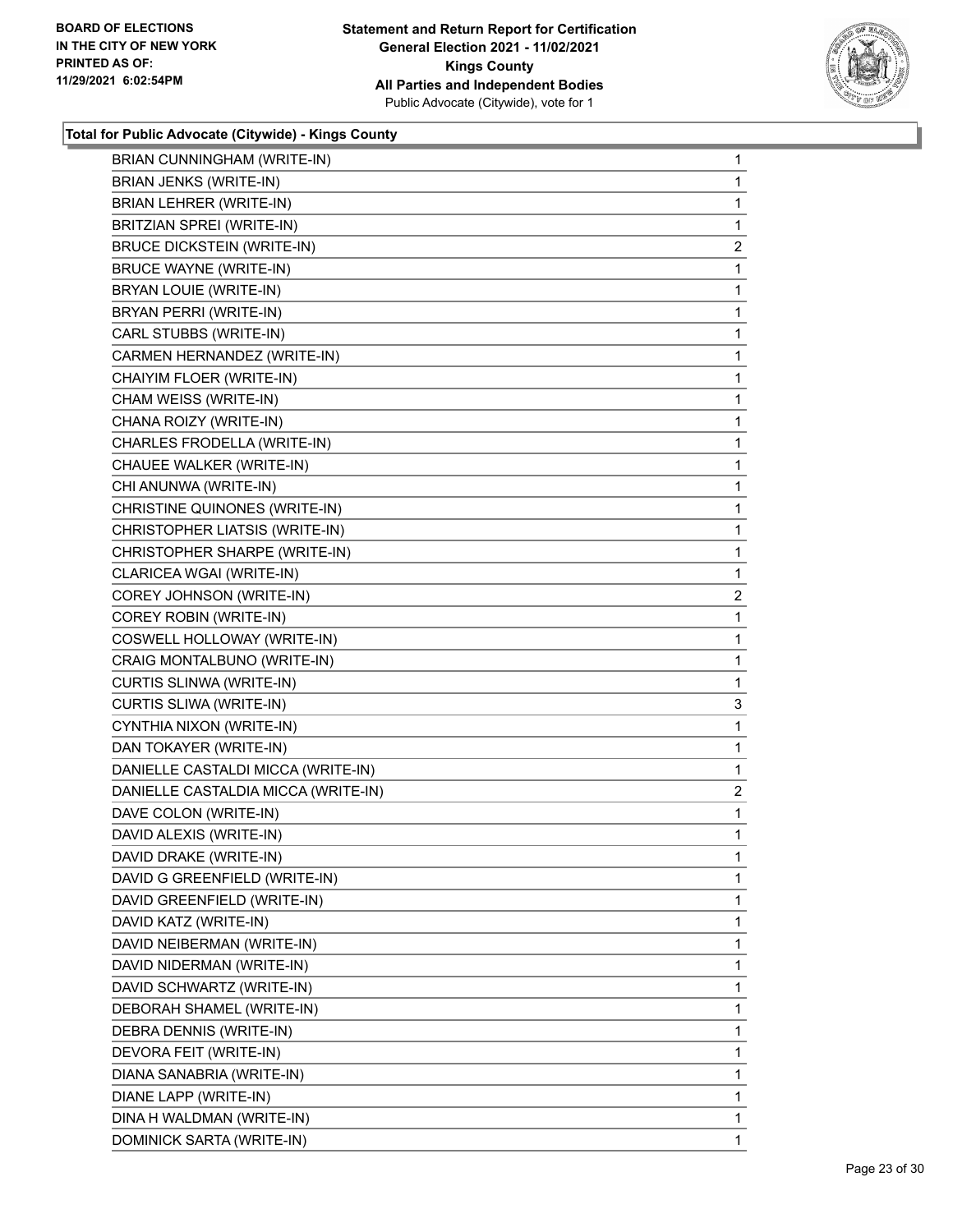

| DOMONIC CAMPANAR (WRITE-IN)     | $\mathbf{1}$   |
|---------------------------------|----------------|
| DONALD CRANSTON (WRITE-IN)      | $\mathbf{1}$   |
| DONALD J TRUMP (WRITE-IN)       | 4              |
| DONALD J. TRUMP (WRITE-IN)      | 1              |
| DONALD J.CRANSTON (WRITE-IN)    | $\mathbf{1}$   |
| DONALD MARSHALL (WRITE-IN)      | 1              |
| DONALD TRUMP (WRITE-IN)         | 10             |
| DONALD TRUMP JR (WRITE-IN)      | $\mathbf{1}$   |
| DONLAD TRUMP (WRITE-IN)         | $\mathbf{1}$   |
| DOREEN GARSON (WRITE-IN)        | 1              |
| ED ATRIN (WRITE-IN)             | 1              |
| ED SZCZEPAEINK (WRITE-IN)       | $\mathbf{1}$   |
| EKOYO ATKINS (WRITE-IN)         | 1              |
| ELAINE DAVID (WRITE-IN)         | $\mathbf{1}$   |
| ELENA BEELEY NICOLAS (WRITE-IN) | 1              |
| ELIZABETH BROWN (WRITE-IN)      | 1              |
| ELIZABETH DUPLESSY (WRITE-IN)   | 1              |
| ELLA NUCHE (WRITE-IN)           | $\mathbf{1}$   |
| ERCAN NURI AYBASTI (WRITE-IN)   | 1              |
| ERIC ADAMS (WRITE-IN)           | $\mathbf{1}$   |
| ERIC ULRICH (WRITE-IN)          | $\mathbf{1}$   |
| ESTELLE ROSS (WRITE-IN)         | 1              |
| ESTHER JARASKWICZ (WRITE-IN)    | 1              |
| EVAN SWEAT (WRITE-IN)           | $\mathbf{1}$   |
| FARAH LOUIS (WRITE-IN)          | $\overline{2}$ |
| FELIX BIEDERMAN (WRITE-IN)      | $\mathbf{1}$   |
| FILLIPPO GALLO (WRITE-IN)       | 1              |
| FIORELLA LAGUADA (WRITE-IN)     | 1              |
| FRED GUINDI (WRITE-IN)          | 1              |
| GABRIELLA KAMINSKY (WRITE-IN)   | $\mathbf{1}$   |
| <b>GARRY SWORDS (WRITE-IN)</b>  | 1              |
| <b>GAYLE BREWER (WRITE-IN)</b>  | $\mathbf{1}$   |
| GEOFFERY A DAVIS (WRITE-IN)     | 1              |
| GITEL HEMLICK (WRITE-IN)        | 1              |
| <b>GOLDIE ALLEN (WRITE-IN)</b>  | $\mathbf{1}$   |
| GORAN SVORCAN (WRITE-IN)        | 1              |
| <b>GWEN GOODWIN (WRITE-IN)</b>  | 1              |
| HEATHER GERSHEN (WRITE-IN)      | $\mathbf{1}$   |
| HENCHY RUTTNER (WRITE-IN)       | 1              |
| HENNY KLEINMAN (WRITE-IN)       | 1              |
| HERMAN SOFER (WRITE-IN)         | $\mathbf{1}$   |
| HERSH LENDOW (WRITE-IN)         | 1              |
| HERSHY MANDEL (WRITE-IN)        | 1              |
| HESHY TISCHLER (WRITE-IN)       | $\mathbf{1}$   |
| HILARY CLINTON (WRITE-IN)       | $\mathbf{1}$   |
| HON GEORGE SILVER (WRITE-IN)    | 1              |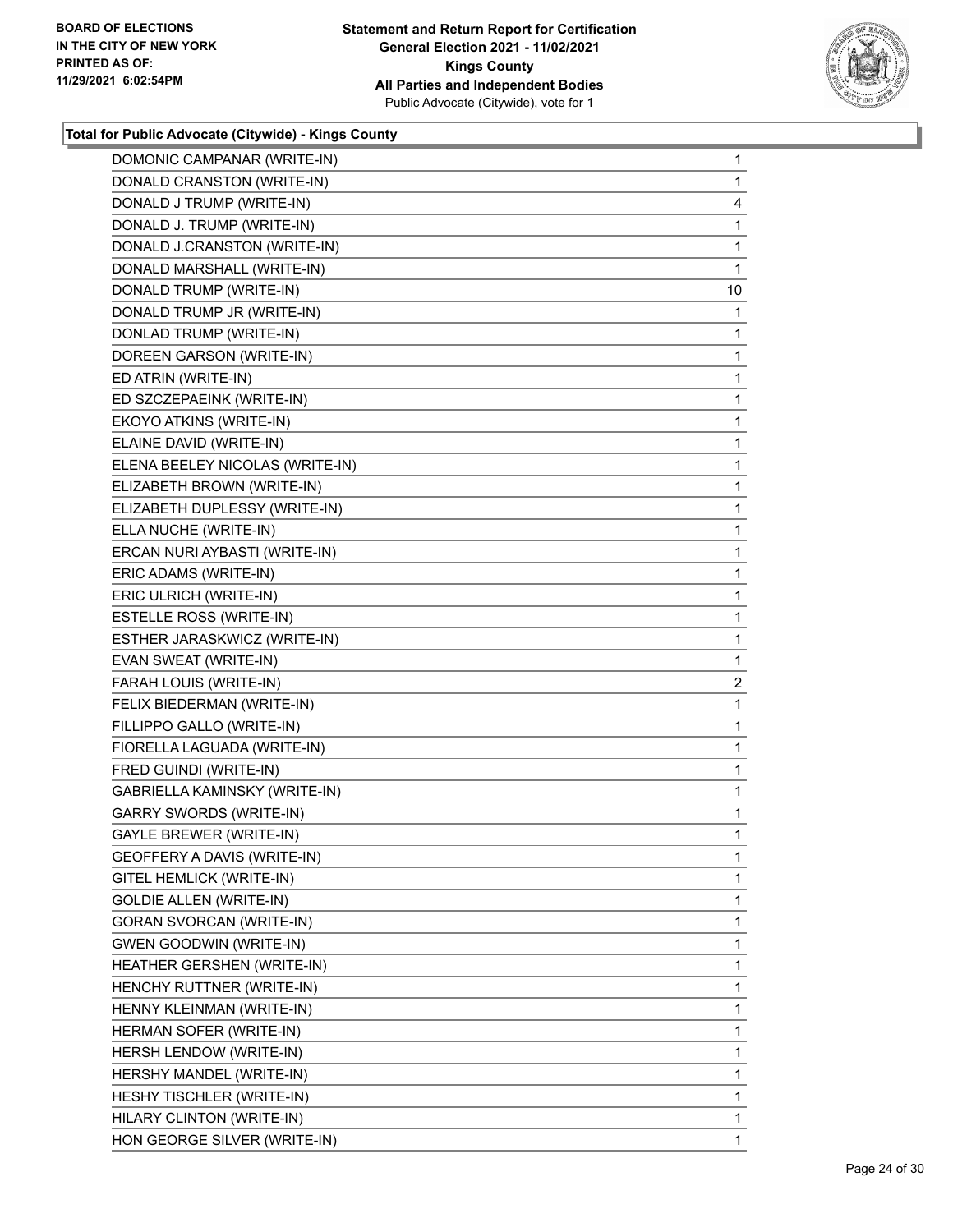

| HOWARD STERN (WRITE-IN)         | 1                       |
|---------------------------------|-------------------------|
| HOWIE HAWKINS (WRITE-IN)        | 1                       |
| HUDIE REISS (WRITE-IN)          | 1                       |
| IAN D. GIERHEK (WRITE-IN)       | 1                       |
| IAN D. GIRSHEK (WRITE-IN)       | 1                       |
| IHAN OMAR (WRITE-IN)            | 1                       |
| INDIA WALTON (WRITE-IN)         | 1                       |
| INNA VERNIKOV (WRITE-IN)        | 3                       |
| ISAAL SCHOENFELD (WRITE-IN)     | 1                       |
| IVANKA TRUMP (WRITE-IN)         | 1                       |
| JAMES LANE (WRITE-IN)           | $\overline{\mathbf{c}}$ |
| JASON STERN (WRITE-IN)          | 1                       |
| JEFF SMITH (WRITE-IN)           | 1                       |
| JEFFERY LOCKE (WRITE-IN)        | 1                       |
| JENNIFER FARRELLY (WRITE-IN)    | 1                       |
| JENNIFER HERR (WRITE-IN)        | 1                       |
| JEREMY SEIDEMAN (WRITE-IN)      | 3                       |
| JESSIE M. FERGUSAN (WRITE-IN)   | 1                       |
| JOE BRANDON (WRITE-IN)          | 1                       |
| JOEL GROSS (WRITE-IN)           | 1                       |
| JOEL REISMAN (WRITE-IN)         | 1                       |
| JOEPH R LENTOR (WRITE-IN)       | 1                       |
| JOHN DOW (WRITE-IN)             | 1                       |
| JOHN LOANNIOIS (WRITE-IN)       | 1                       |
| JONATHAN KIMMEL (WRITE-IN)      | 1                       |
| JOSEPH HAWTHONE (WRITE-IN)      | 1                       |
| JOSEPH JAMES LASASSA (WRITE-IN) | 1                       |
| JOSEPH LENTOL (WRITE-IN)        | 1                       |
| JOSH MEHLMAN (WRITE-IN)         | 1                       |
| JOSHUA FEUER (WRITE-IN)         | 1                       |
| JOSMAR TRUTELLO (WRITE-IN)      | 1                       |
| JOYCE SCOTT BRAYBOY (WRITE-IN)  | 3                       |
| JULIE DAVIS (WRITE-IN)          | 2                       |
| JULIUS RANDEL (WRITE-IN)        | 1                       |
| JUSTIN SEIBEL (WRITE-IN)        | 1                       |
| JUSTIN SIEBEL (WRITE-IN)        | 1                       |
| KADIATON DIALLO (WRITE-IN)      | 1                       |
| KALMAN YEGER (WRITE-IN)         | 1                       |
| KAREN CHAN (WRITE-IN)           | 1                       |
| KATHRYN GARCIA (WRITE-IN)       | 3                       |
| KATHY HOCHAL (WRITE-IN)         | 1                       |
| KEITH DALY (WRITE-IN)           | 1                       |
| KELLY WRIGHT (WRITE-IN)         | 1                       |
| KENNETH WALUYN (WRITE-IN)       | 1                       |
| KERON ALLEYNE (WRITE-IN)        | 1                       |
| KING ASA (WRITE-IN)             | 1                       |
|                                 |                         |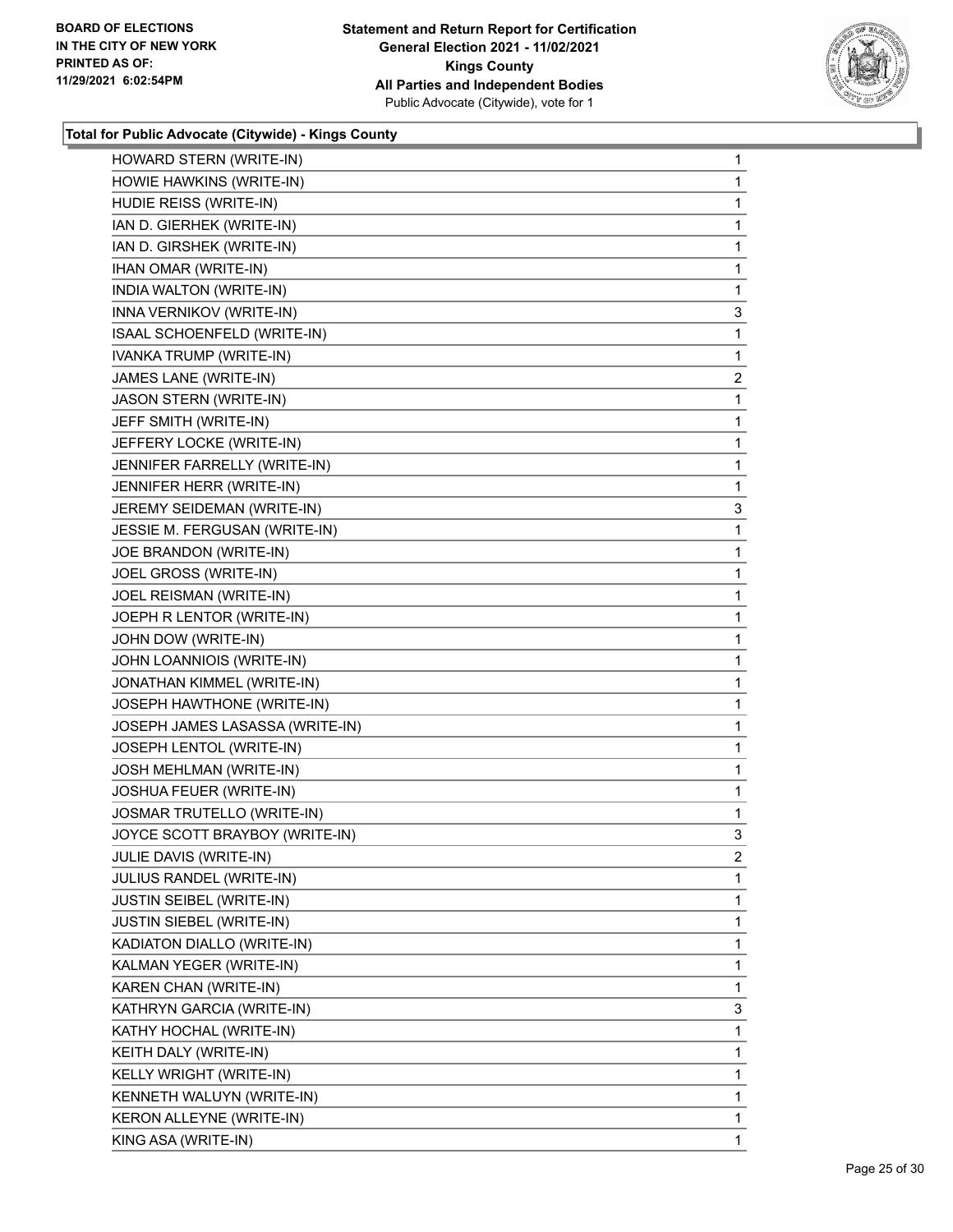

| KYRIE IRVING (WRITE-IN)<br>LAURIE CAMBO (WRITE-IN)<br>LEBRON JAMES (WRITE-IN)<br>LENA DUNHAM (WRITE-IN)<br>LENNY MARKH (WRITE-IN) | 1<br>1<br>1<br>1                                                                                                                                                                                                                                                                                                                                                                                                                                                                                                                                                                                                                                                                                                                                                                                                                                                                                                                                                                                                                                                                |
|-----------------------------------------------------------------------------------------------------------------------------------|---------------------------------------------------------------------------------------------------------------------------------------------------------------------------------------------------------------------------------------------------------------------------------------------------------------------------------------------------------------------------------------------------------------------------------------------------------------------------------------------------------------------------------------------------------------------------------------------------------------------------------------------------------------------------------------------------------------------------------------------------------------------------------------------------------------------------------------------------------------------------------------------------------------------------------------------------------------------------------------------------------------------------------------------------------------------------------|
|                                                                                                                                   |                                                                                                                                                                                                                                                                                                                                                                                                                                                                                                                                                                                                                                                                                                                                                                                                                                                                                                                                                                                                                                                                                 |
|                                                                                                                                   |                                                                                                                                                                                                                                                                                                                                                                                                                                                                                                                                                                                                                                                                                                                                                                                                                                                                                                                                                                                                                                                                                 |
|                                                                                                                                   |                                                                                                                                                                                                                                                                                                                                                                                                                                                                                                                                                                                                                                                                                                                                                                                                                                                                                                                                                                                                                                                                                 |
|                                                                                                                                   |                                                                                                                                                                                                                                                                                                                                                                                                                                                                                                                                                                                                                                                                                                                                                                                                                                                                                                                                                                                                                                                                                 |
|                                                                                                                                   | 1                                                                                                                                                                                                                                                                                                                                                                                                                                                                                                                                                                                                                                                                                                                                                                                                                                                                                                                                                                                                                                                                               |
| LESTER CHANG (WRITE-IN)                                                                                                           | 1                                                                                                                                                                                                                                                                                                                                                                                                                                                                                                                                                                                                                                                                                                                                                                                                                                                                                                                                                                                                                                                                               |
| LETITIA JAMES (WRITE-IN)                                                                                                          | 1                                                                                                                                                                                                                                                                                                                                                                                                                                                                                                                                                                                                                                                                                                                                                                                                                                                                                                                                                                                                                                                                               |
| LILA ZIEGLER (WRITE-IN)                                                                                                           | 1                                                                                                                                                                                                                                                                                                                                                                                                                                                                                                                                                                                                                                                                                                                                                                                                                                                                                                                                                                                                                                                                               |
|                                                                                                                                   | 1                                                                                                                                                                                                                                                                                                                                                                                                                                                                                                                                                                                                                                                                                                                                                                                                                                                                                                                                                                                                                                                                               |
|                                                                                                                                   | 1                                                                                                                                                                                                                                                                                                                                                                                                                                                                                                                                                                                                                                                                                                                                                                                                                                                                                                                                                                                                                                                                               |
|                                                                                                                                   | 1                                                                                                                                                                                                                                                                                                                                                                                                                                                                                                                                                                                                                                                                                                                                                                                                                                                                                                                                                                                                                                                                               |
|                                                                                                                                   | 1                                                                                                                                                                                                                                                                                                                                                                                                                                                                                                                                                                                                                                                                                                                                                                                                                                                                                                                                                                                                                                                                               |
|                                                                                                                                   | 1                                                                                                                                                                                                                                                                                                                                                                                                                                                                                                                                                                                                                                                                                                                                                                                                                                                                                                                                                                                                                                                                               |
|                                                                                                                                   | 1                                                                                                                                                                                                                                                                                                                                                                                                                                                                                                                                                                                                                                                                                                                                                                                                                                                                                                                                                                                                                                                                               |
|                                                                                                                                   | 1                                                                                                                                                                                                                                                                                                                                                                                                                                                                                                                                                                                                                                                                                                                                                                                                                                                                                                                                                                                                                                                                               |
|                                                                                                                                   | 1                                                                                                                                                                                                                                                                                                                                                                                                                                                                                                                                                                                                                                                                                                                                                                                                                                                                                                                                                                                                                                                                               |
|                                                                                                                                   | 1                                                                                                                                                                                                                                                                                                                                                                                                                                                                                                                                                                                                                                                                                                                                                                                                                                                                                                                                                                                                                                                                               |
|                                                                                                                                   | 1                                                                                                                                                                                                                                                                                                                                                                                                                                                                                                                                                                                                                                                                                                                                                                                                                                                                                                                                                                                                                                                                               |
|                                                                                                                                   | 1                                                                                                                                                                                                                                                                                                                                                                                                                                                                                                                                                                                                                                                                                                                                                                                                                                                                                                                                                                                                                                                                               |
|                                                                                                                                   | 1                                                                                                                                                                                                                                                                                                                                                                                                                                                                                                                                                                                                                                                                                                                                                                                                                                                                                                                                                                                                                                                                               |
|                                                                                                                                   | 1                                                                                                                                                                                                                                                                                                                                                                                                                                                                                                                                                                                                                                                                                                                                                                                                                                                                                                                                                                                                                                                                               |
|                                                                                                                                   | 1                                                                                                                                                                                                                                                                                                                                                                                                                                                                                                                                                                                                                                                                                                                                                                                                                                                                                                                                                                                                                                                                               |
|                                                                                                                                   | 1                                                                                                                                                                                                                                                                                                                                                                                                                                                                                                                                                                                                                                                                                                                                                                                                                                                                                                                                                                                                                                                                               |
|                                                                                                                                   | 1                                                                                                                                                                                                                                                                                                                                                                                                                                                                                                                                                                                                                                                                                                                                                                                                                                                                                                                                                                                                                                                                               |
|                                                                                                                                   | 1                                                                                                                                                                                                                                                                                                                                                                                                                                                                                                                                                                                                                                                                                                                                                                                                                                                                                                                                                                                                                                                                               |
|                                                                                                                                   | 1                                                                                                                                                                                                                                                                                                                                                                                                                                                                                                                                                                                                                                                                                                                                                                                                                                                                                                                                                                                                                                                                               |
|                                                                                                                                   | 1                                                                                                                                                                                                                                                                                                                                                                                                                                                                                                                                                                                                                                                                                                                                                                                                                                                                                                                                                                                                                                                                               |
|                                                                                                                                   | 4                                                                                                                                                                                                                                                                                                                                                                                                                                                                                                                                                                                                                                                                                                                                                                                                                                                                                                                                                                                                                                                                               |
|                                                                                                                                   | 1                                                                                                                                                                                                                                                                                                                                                                                                                                                                                                                                                                                                                                                                                                                                                                                                                                                                                                                                                                                                                                                                               |
|                                                                                                                                   | 1                                                                                                                                                                                                                                                                                                                                                                                                                                                                                                                                                                                                                                                                                                                                                                                                                                                                                                                                                                                                                                                                               |
|                                                                                                                                   | 1                                                                                                                                                                                                                                                                                                                                                                                                                                                                                                                                                                                                                                                                                                                                                                                                                                                                                                                                                                                                                                                                               |
|                                                                                                                                   | 1                                                                                                                                                                                                                                                                                                                                                                                                                                                                                                                                                                                                                                                                                                                                                                                                                                                                                                                                                                                                                                                                               |
|                                                                                                                                   | $\overline{2}$                                                                                                                                                                                                                                                                                                                                                                                                                                                                                                                                                                                                                                                                                                                                                                                                                                                                                                                                                                                                                                                                  |
|                                                                                                                                   | 1                                                                                                                                                                                                                                                                                                                                                                                                                                                                                                                                                                                                                                                                                                                                                                                                                                                                                                                                                                                                                                                                               |
|                                                                                                                                   | 1                                                                                                                                                                                                                                                                                                                                                                                                                                                                                                                                                                                                                                                                                                                                                                                                                                                                                                                                                                                                                                                                               |
|                                                                                                                                   | 1                                                                                                                                                                                                                                                                                                                                                                                                                                                                                                                                                                                                                                                                                                                                                                                                                                                                                                                                                                                                                                                                               |
|                                                                                                                                   | $\overline{2}$                                                                                                                                                                                                                                                                                                                                                                                                                                                                                                                                                                                                                                                                                                                                                                                                                                                                                                                                                                                                                                                                  |
|                                                                                                                                   | 1                                                                                                                                                                                                                                                                                                                                                                                                                                                                                                                                                                                                                                                                                                                                                                                                                                                                                                                                                                                                                                                                               |
|                                                                                                                                   | 1                                                                                                                                                                                                                                                                                                                                                                                                                                                                                                                                                                                                                                                                                                                                                                                                                                                                                                                                                                                                                                                                               |
|                                                                                                                                   | 1                                                                                                                                                                                                                                                                                                                                                                                                                                                                                                                                                                                                                                                                                                                                                                                                                                                                                                                                                                                                                                                                               |
|                                                                                                                                   | $\overline{2}$                                                                                                                                                                                                                                                                                                                                                                                                                                                                                                                                                                                                                                                                                                                                                                                                                                                                                                                                                                                                                                                                  |
|                                                                                                                                   | 1                                                                                                                                                                                                                                                                                                                                                                                                                                                                                                                                                                                                                                                                                                                                                                                                                                                                                                                                                                                                                                                                               |
|                                                                                                                                   | 1                                                                                                                                                                                                                                                                                                                                                                                                                                                                                                                                                                                                                                                                                                                                                                                                                                                                                                                                                                                                                                                                               |
|                                                                                                                                   | 1                                                                                                                                                                                                                                                                                                                                                                                                                                                                                                                                                                                                                                                                                                                                                                                                                                                                                                                                                                                                                                                                               |
|                                                                                                                                   | 6                                                                                                                                                                                                                                                                                                                                                                                                                                                                                                                                                                                                                                                                                                                                                                                                                                                                                                                                                                                                                                                                               |
|                                                                                                                                   | LINDSEY BUCKINGHAM (WRITE-IN)<br>LIO RUSH (WRITE-IN)<br>LORI WILLIS (WRITE-IN)<br>LORRAINE SHERION (WRITE-IN)<br>LOU WEAVER (WRITE-IN)<br>LOUIS CRESPO (WRITE-IN)<br>LOUIS GIORDANO (WRITE-IN)<br>LOUIS ROSSMANN (WRITE-IN)<br>LUCILLE MERRIAM (WRITE-IN)<br>LUCRETIA POTTER (WRITE-IN)<br>LUIGI D'AGASTINE (WRITE-IN)<br>MADONNA CICCONE (WRITE-IN)<br>MAETIR YONA (WRITE-IN)<br>MAGGIE MARGOLIS (WRITE-IN)<br>MARC LEADERFIEND (WRITE-IN)<br>MARCIA MASRI (WRITE-IN)<br><b>MARCUS MASRI (WRITE-IN)</b><br>MARGARET MAUGUEST (WRITE-IN)<br>MARIA MARKM (WRITE-IN)<br>MARIYA MARKH (WRITE-IN)<br>MARIYAL MARKH (WRITE-IN)<br>MARK E. JAFFE (WRITE-IN)<br>MARK GREEN (WRITE-IN)<br>MARK MANNIX (WRITE-IN)<br>MARK TREYGER (WRITE-IN)<br>MARSHALL MATHERS (WRITE-IN)<br>MARTIN BISI (WRITE-IN)<br>MARTIN SHKRELI (WRITE-IN)<br>MARTY KAHAN (WRITE-IN)<br>MARVIN H. MALATER (WRITE-IN)<br>MASHY GOLDBERG (WRITE-IN)<br>MATHEW CAMPBELL (WRITE-IN)<br>MATTHEW ELLIAS (WRITE-IN)<br>MAX ROSE (WRITE-IN)<br>MAX STAHL (WRITE-IN)<br>MAXA THORNDYE (WRITE-IN)<br>MAYA WILEY (WRITE-IN) |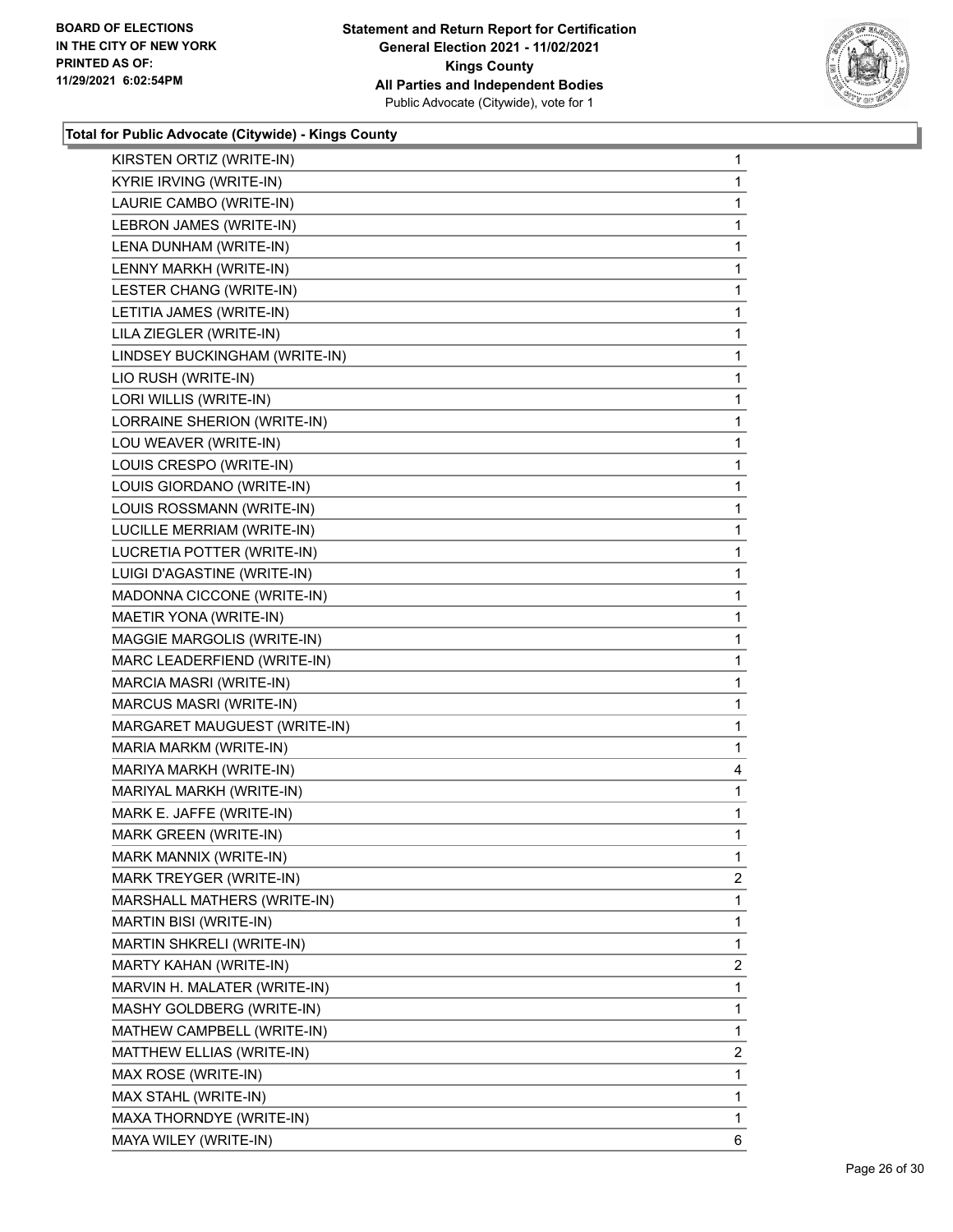

| MELISSA MARK VIVERITO (WRITE-IN)<br>MENACHEM BARNETT (WRITE-IN)<br>MENDEL BEN DER (WRITE-IN)<br>MESHULEM GINSBURG (WRITE-IN)<br>MICHAEL BLOOMBERG (WRITE-IN)<br>MICHAEL BLOOMBURG (WRITE-IN)<br>MICHAEL LEZNOWSKY (WRITE-IN)<br>MICHAEL SCOTT JR. (WRITE-IN)<br>MICHELLE RHEE (WRITE-IN)<br>MIFRA FRIEDMAN (WRITE-IN)<br>MIKE BLOOMBERG (WRITE-IN)<br>MIKE BLOOMBURG (WRITE-IN)<br>MIKE WHITE (WRITE-IN)<br>MILDRED SMITH (WRITE-IN)<br>MORDECHAI SCHWARTZ (WRITE-IN)<br>MORDICHAI TEITELBAUM (WRITE-IN)<br>MORRIS B. COHEN (WRITE-IN)<br>MOSES FREIER (WRITE-IN)<br>MOSHE KLIEN (WRITE-IN)<br>MUMIA ABU JAMAL (WRITE-IN)<br>NAOMI KRUP (WRITE-IN)<br>NATHAN ALBERT (WRITE-IN)<br>NATRAJ BHUSHAN (WRITE-IN)<br>NEAL ADELSTEIN (WRITE-IN)<br>NICOLE MURRAY (WRITE-IN)<br>NINA HAEUSSLER (WRITE-IN)<br>NINA TURNER (WRITE-IN)<br>NOMKI KONST (WRITE-IN)<br>NORMA LAWRENCE (WRITE-IN)<br><b>NORMAN SIEGEL (WRITE-IN)</b><br>NOSOM KATZ (WRITE-IN)<br>OPRAH WINFREY (WRITE-IN)<br>PATRICIA DORISMOND (WRITE-IN)<br>PATRICIA HEMSWORTH (WRITE-IN)<br>PAUL CAPOBIANCO (WRITE-IN)<br>PAUL PETERSON (WRITE-IN)<br>PETER FOX (WRITE-IN)<br>PHILIP HOFMANN (WRITE-IN)<br>RACHEL GRUEN (WRITE-IN)<br>RACHEL LANDSBERG (WRITE-IN)<br>RACHEL LEAH ERNSTER (WRITE-IN)<br>RAY MCGUIRE (WRITE-IN)<br>RESATUL ISLAM (WRITE-IN)<br>RICHARD WOLF (WRITE-IN) | MEIR GROSS (WRITE-IN)    | $\mathbf{1}$   |
|------------------------------------------------------------------------------------------------------------------------------------------------------------------------------------------------------------------------------------------------------------------------------------------------------------------------------------------------------------------------------------------------------------------------------------------------------------------------------------------------------------------------------------------------------------------------------------------------------------------------------------------------------------------------------------------------------------------------------------------------------------------------------------------------------------------------------------------------------------------------------------------------------------------------------------------------------------------------------------------------------------------------------------------------------------------------------------------------------------------------------------------------------------------------------------------------------------------------------------------------------------------------------------------------------------------------------------------|--------------------------|----------------|
|                                                                                                                                                                                                                                                                                                                                                                                                                                                                                                                                                                                                                                                                                                                                                                                                                                                                                                                                                                                                                                                                                                                                                                                                                                                                                                                                          |                          | 1              |
|                                                                                                                                                                                                                                                                                                                                                                                                                                                                                                                                                                                                                                                                                                                                                                                                                                                                                                                                                                                                                                                                                                                                                                                                                                                                                                                                          |                          | 1              |
|                                                                                                                                                                                                                                                                                                                                                                                                                                                                                                                                                                                                                                                                                                                                                                                                                                                                                                                                                                                                                                                                                                                                                                                                                                                                                                                                          |                          | 1              |
|                                                                                                                                                                                                                                                                                                                                                                                                                                                                                                                                                                                                                                                                                                                                                                                                                                                                                                                                                                                                                                                                                                                                                                                                                                                                                                                                          |                          | 1              |
|                                                                                                                                                                                                                                                                                                                                                                                                                                                                                                                                                                                                                                                                                                                                                                                                                                                                                                                                                                                                                                                                                                                                                                                                                                                                                                                                          |                          | 2              |
|                                                                                                                                                                                                                                                                                                                                                                                                                                                                                                                                                                                                                                                                                                                                                                                                                                                                                                                                                                                                                                                                                                                                                                                                                                                                                                                                          |                          | 1              |
|                                                                                                                                                                                                                                                                                                                                                                                                                                                                                                                                                                                                                                                                                                                                                                                                                                                                                                                                                                                                                                                                                                                                                                                                                                                                                                                                          |                          | 1              |
|                                                                                                                                                                                                                                                                                                                                                                                                                                                                                                                                                                                                                                                                                                                                                                                                                                                                                                                                                                                                                                                                                                                                                                                                                                                                                                                                          |                          | 1              |
|                                                                                                                                                                                                                                                                                                                                                                                                                                                                                                                                                                                                                                                                                                                                                                                                                                                                                                                                                                                                                                                                                                                                                                                                                                                                                                                                          |                          | 1              |
|                                                                                                                                                                                                                                                                                                                                                                                                                                                                                                                                                                                                                                                                                                                                                                                                                                                                                                                                                                                                                                                                                                                                                                                                                                                                                                                                          |                          | 1              |
|                                                                                                                                                                                                                                                                                                                                                                                                                                                                                                                                                                                                                                                                                                                                                                                                                                                                                                                                                                                                                                                                                                                                                                                                                                                                                                                                          |                          | 1              |
|                                                                                                                                                                                                                                                                                                                                                                                                                                                                                                                                                                                                                                                                                                                                                                                                                                                                                                                                                                                                                                                                                                                                                                                                                                                                                                                                          |                          | 1              |
|                                                                                                                                                                                                                                                                                                                                                                                                                                                                                                                                                                                                                                                                                                                                                                                                                                                                                                                                                                                                                                                                                                                                                                                                                                                                                                                                          |                          | 1              |
|                                                                                                                                                                                                                                                                                                                                                                                                                                                                                                                                                                                                                                                                                                                                                                                                                                                                                                                                                                                                                                                                                                                                                                                                                                                                                                                                          |                          | 1              |
|                                                                                                                                                                                                                                                                                                                                                                                                                                                                                                                                                                                                                                                                                                                                                                                                                                                                                                                                                                                                                                                                                                                                                                                                                                                                                                                                          |                          | 1              |
|                                                                                                                                                                                                                                                                                                                                                                                                                                                                                                                                                                                                                                                                                                                                                                                                                                                                                                                                                                                                                                                                                                                                                                                                                                                                                                                                          |                          | 1              |
|                                                                                                                                                                                                                                                                                                                                                                                                                                                                                                                                                                                                                                                                                                                                                                                                                                                                                                                                                                                                                                                                                                                                                                                                                                                                                                                                          |                          | 1              |
|                                                                                                                                                                                                                                                                                                                                                                                                                                                                                                                                                                                                                                                                                                                                                                                                                                                                                                                                                                                                                                                                                                                                                                                                                                                                                                                                          |                          | 1              |
|                                                                                                                                                                                                                                                                                                                                                                                                                                                                                                                                                                                                                                                                                                                                                                                                                                                                                                                                                                                                                                                                                                                                                                                                                                                                                                                                          |                          | 1              |
|                                                                                                                                                                                                                                                                                                                                                                                                                                                                                                                                                                                                                                                                                                                                                                                                                                                                                                                                                                                                                                                                                                                                                                                                                                                                                                                                          |                          | 1              |
|                                                                                                                                                                                                                                                                                                                                                                                                                                                                                                                                                                                                                                                                                                                                                                                                                                                                                                                                                                                                                                                                                                                                                                                                                                                                                                                                          |                          | 1              |
|                                                                                                                                                                                                                                                                                                                                                                                                                                                                                                                                                                                                                                                                                                                                                                                                                                                                                                                                                                                                                                                                                                                                                                                                                                                                                                                                          |                          | 6              |
|                                                                                                                                                                                                                                                                                                                                                                                                                                                                                                                                                                                                                                                                                                                                                                                                                                                                                                                                                                                                                                                                                                                                                                                                                                                                                                                                          |                          | 1              |
|                                                                                                                                                                                                                                                                                                                                                                                                                                                                                                                                                                                                                                                                                                                                                                                                                                                                                                                                                                                                                                                                                                                                                                                                                                                                                                                                          |                          | 1              |
|                                                                                                                                                                                                                                                                                                                                                                                                                                                                                                                                                                                                                                                                                                                                                                                                                                                                                                                                                                                                                                                                                                                                                                                                                                                                                                                                          |                          | 1              |
|                                                                                                                                                                                                                                                                                                                                                                                                                                                                                                                                                                                                                                                                                                                                                                                                                                                                                                                                                                                                                                                                                                                                                                                                                                                                                                                                          |                          | 1              |
|                                                                                                                                                                                                                                                                                                                                                                                                                                                                                                                                                                                                                                                                                                                                                                                                                                                                                                                                                                                                                                                                                                                                                                                                                                                                                                                                          |                          | 1              |
|                                                                                                                                                                                                                                                                                                                                                                                                                                                                                                                                                                                                                                                                                                                                                                                                                                                                                                                                                                                                                                                                                                                                                                                                                                                                                                                                          |                          | 1              |
|                                                                                                                                                                                                                                                                                                                                                                                                                                                                                                                                                                                                                                                                                                                                                                                                                                                                                                                                                                                                                                                                                                                                                                                                                                                                                                                                          |                          | 1              |
|                                                                                                                                                                                                                                                                                                                                                                                                                                                                                                                                                                                                                                                                                                                                                                                                                                                                                                                                                                                                                                                                                                                                                                                                                                                                                                                                          |                          | $\overline{a}$ |
|                                                                                                                                                                                                                                                                                                                                                                                                                                                                                                                                                                                                                                                                                                                                                                                                                                                                                                                                                                                                                                                                                                                                                                                                                                                                                                                                          |                          | 1              |
|                                                                                                                                                                                                                                                                                                                                                                                                                                                                                                                                                                                                                                                                                                                                                                                                                                                                                                                                                                                                                                                                                                                                                                                                                                                                                                                                          |                          | 1              |
|                                                                                                                                                                                                                                                                                                                                                                                                                                                                                                                                                                                                                                                                                                                                                                                                                                                                                                                                                                                                                                                                                                                                                                                                                                                                                                                                          |                          | 1              |
|                                                                                                                                                                                                                                                                                                                                                                                                                                                                                                                                                                                                                                                                                                                                                                                                                                                                                                                                                                                                                                                                                                                                                                                                                                                                                                                                          |                          | 1              |
|                                                                                                                                                                                                                                                                                                                                                                                                                                                                                                                                                                                                                                                                                                                                                                                                                                                                                                                                                                                                                                                                                                                                                                                                                                                                                                                                          |                          | 1              |
|                                                                                                                                                                                                                                                                                                                                                                                                                                                                                                                                                                                                                                                                                                                                                                                                                                                                                                                                                                                                                                                                                                                                                                                                                                                                                                                                          |                          | 1              |
|                                                                                                                                                                                                                                                                                                                                                                                                                                                                                                                                                                                                                                                                                                                                                                                                                                                                                                                                                                                                                                                                                                                                                                                                                                                                                                                                          |                          | 1              |
|                                                                                                                                                                                                                                                                                                                                                                                                                                                                                                                                                                                                                                                                                                                                                                                                                                                                                                                                                                                                                                                                                                                                                                                                                                                                                                                                          |                          | 1              |
|                                                                                                                                                                                                                                                                                                                                                                                                                                                                                                                                                                                                                                                                                                                                                                                                                                                                                                                                                                                                                                                                                                                                                                                                                                                                                                                                          |                          | 1              |
|                                                                                                                                                                                                                                                                                                                                                                                                                                                                                                                                                                                                                                                                                                                                                                                                                                                                                                                                                                                                                                                                                                                                                                                                                                                                                                                                          |                          | 1              |
|                                                                                                                                                                                                                                                                                                                                                                                                                                                                                                                                                                                                                                                                                                                                                                                                                                                                                                                                                                                                                                                                                                                                                                                                                                                                                                                                          |                          | 1              |
|                                                                                                                                                                                                                                                                                                                                                                                                                                                                                                                                                                                                                                                                                                                                                                                                                                                                                                                                                                                                                                                                                                                                                                                                                                                                                                                                          |                          | 1              |
|                                                                                                                                                                                                                                                                                                                                                                                                                                                                                                                                                                                                                                                                                                                                                                                                                                                                                                                                                                                                                                                                                                                                                                                                                                                                                                                                          |                          | 1              |
|                                                                                                                                                                                                                                                                                                                                                                                                                                                                                                                                                                                                                                                                                                                                                                                                                                                                                                                                                                                                                                                                                                                                                                                                                                                                                                                                          |                          | 1              |
|                                                                                                                                                                                                                                                                                                                                                                                                                                                                                                                                                                                                                                                                                                                                                                                                                                                                                                                                                                                                                                                                                                                                                                                                                                                                                                                                          | RICHIE TORRES (WRITE-IN) | 1              |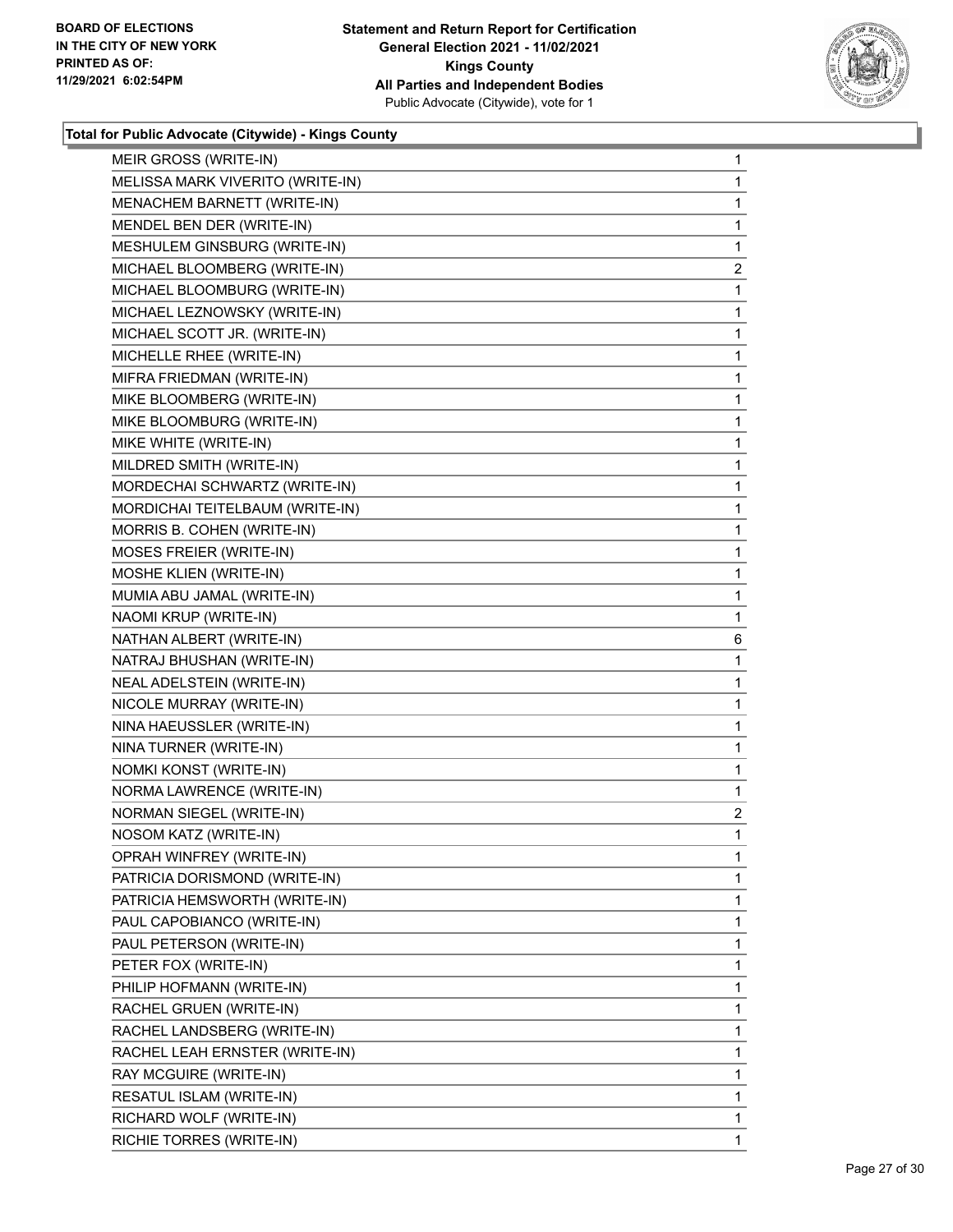

| RITCHIE TORRES (WRITE-IN)      | 1 |
|--------------------------------|---|
| ROB ZWICK (WRITE-IN)           | 1 |
| ROBERT CORNEGY (WRITE-IN)      | 1 |
| RON DESANTIS (WRITE-IN)        | 1 |
| RON DESANTOS (WRITE-IN)        | 1 |
| RONALD DENIS (WRITE-IN)        | 1 |
| RUBY KERRIWETHER (WRITE-IN)    | 1 |
| RUDULPH GIULIANI (WRITE-IN)    | 1 |
| RUTH POWERS (WRITE-IN)         | 1 |
| RYAN MERAEVANS (WRITE-IN)      | 1 |
| SAL LONG (WRITE-IN)            | 1 |
| SAM AMBUSH (WRITE-IN)          | 2 |
| SAM ROTHMAN (WRITE-IN)         | 1 |
| SAMUEL SINGH (WRITE-IN)        | 1 |
| SANDY NURSE (WRITE-IN)         | 1 |
| SARAH PARKER GREEN (WRITE-IN)  | 1 |
| SARAH SEKULA (WRITE-IN)        | 1 |
| SCOTT STRINGER (WRITE-IN)      | 2 |
| SEBASTIANO N.RUSSO (WRITE-IN)  | 1 |
| SELINA KYLE (WRITE-IN)         | 1 |
| SELMA LEZER (WRITE-IN)         | 1 |
| SEMIH OZALP (WRITE-IN)         | 1 |
| SETH LEVIN (WRITE-IN)          | 1 |
| SETH ROSENBLOOM (WRITE-IN)     | 1 |
| SHARI HYMAN (WRITE-IN)         | 1 |
| SHARON RUDOLPH (WRITE-IN)      | 1 |
| SHIMON GRUEN (WRITE-IN)        | 1 |
| SHLOMY FLOOR (WRITE-IN)        | 1 |
| SHMEEL AMSEL (WRITE-IN)        | 1 |
| SHORLAND DANIELS (WRITE-IN)    | 1 |
| SHULEM WEBER (WRITE-IN)        | 1 |
| SHULIEM WIEDER (WRITE-IN)      | 1 |
| SIMCHA FELDER (WRITE-IN)       | 1 |
| SIMCHA SCHRON (WRITE-IN)       | 1 |
| SIMON SANCHEZ (WRITE-IN)       | 1 |
| SOHRAB AHMARI (WRITE-IN)       | 1 |
| STEFEN GRYBAUSKES (WRITE-IN)   | 1 |
| STEPHINE L RINGWOOD (WRITE-IN) | 1 |
| STEVEN CLAIBORE (WRITE-IN)     | 1 |
| STEWART B. MILSTEIN (WRITE-IN) | 1 |
| STOVE INKER (WRITE-IN)         | 1 |
| SUMAANE D WILLIAMS (WRITE-IN)  | 1 |
| SUSAN COHEN (WRITE-IN)         | 1 |
| SUZAN KAUFMAN (WRITE-IN)       | 1 |
| TARDIS JOHNSON (WRITE-IN)      | 1 |
| TASCHA VAN AUKEN (WRITE-IN)    | 1 |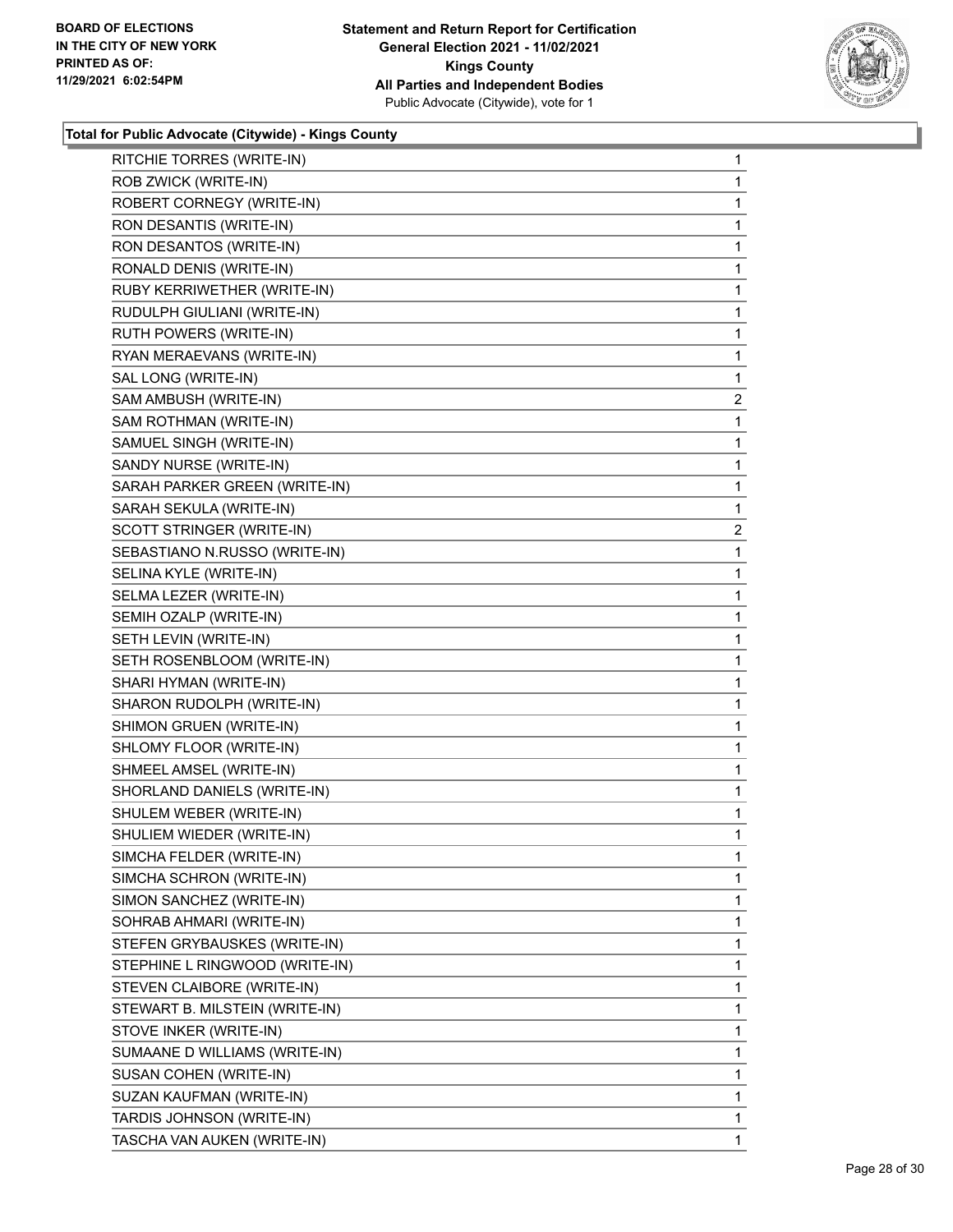

| TAYLOR A.OWEN (WRITE-IN)                  | 1              |
|-------------------------------------------|----------------|
| TERSH GREENFELD (WRITE-IN)                | $\mathbf{1}$   |
| THEO BRUCE CHINO TAVAREZ (WRITE-IN)       | 1              |
| THOMAS A ZMUDA (WRITE-IN)                 | $\mathbf{1}$   |
| THOMAS G HOBAN (WRITE-IN)                 | 1              |
| THOMAS INCK (WRITE-IN)                    | 1              |
| TISH JAMES (WRITE-IN)                     | $\overline{2}$ |
| TONY BERTOLDO (WRITE-IN)                  | 1              |
| TREMAINE WRIGHT (WRITE-IN)                | 1              |
| TZVI MAX (WRITE-IN)                       | $\mathbf{1}$   |
| UNATTRIBUTABLE WRITE-IN (WRITE-IN)        | 203            |
| UNCOUNTED WRITE-IN PER STATUTE (WRITE-IN) | 6              |
| USHA SINGH (WRITE-IN)                     | $\mathbf{1}$   |
| VICKI BEEN (WRITE-IN)                     | 1              |
| VILMA A REINHARDT (WRITE-IN)              | 1              |
| VINNY PICCOLO (WRITE-IN)                  | $\mathbf{1}$   |
| VOLVE HERTZ (WRITE-IN)                    | 1              |
| VULLNET VELIU (WRITE-IN)                  | 1              |
| WADEDAN SHEEHEED (WRITE-IN)               | $\mathbf{1}$   |
| WAYNE MURATORE (WRITE-IN)                 | 1              |
| WILLIE COTRON (WRITE-IN)                  | 1              |
| WILLIE COTTON (WRITE-IN)                  | $\mathbf{1}$   |
| WILLIE L. BAKER (WRITE-IN)                | 1              |
| YEGOR FEDCHENKO (WRITE-IN)                | 2              |
| YEHUDIS HEINFELD (WRITE-IN)               | $\mathbf{1}$   |
| YISROEL WEISS (WRITE-IN)                  | 1              |
| YITSCHOK RENMAN (WRITE-IN)                | 1              |
| YITZCHOK KIRSH (WRITE-IN)                 | $\mathbf{1}$   |
| YITZCHUK KIRSH (WRITE-IN)                 | 1              |
| YOSEF TUEKSKY (WRITE-IN)                  | 1              |
| YOSSI GESBETTER (WRITE-IN)                | $\mathbf{1}$   |
| YOSSI GLIBERMAN (WRITE-IN)                | 1              |
| YOSSI GLIEBERMAN (WRITE-IN)               | 1              |
| YUSSI GUSTETNER (WRITE-IN)                | $\mathbf{1}$   |
| ZACHARY JASIE (WRITE-IN)                  | $\mathbf{1}$   |
| ZALMEN TIETELBAUM (WRITE-IN)              | 1              |
| ZEPHYR TEACHOUT (WRITE-IN)                | $\overline{2}$ |
| <b>Total Votes</b>                        | 326,269        |
| Unrecorded                                | 19,934         |